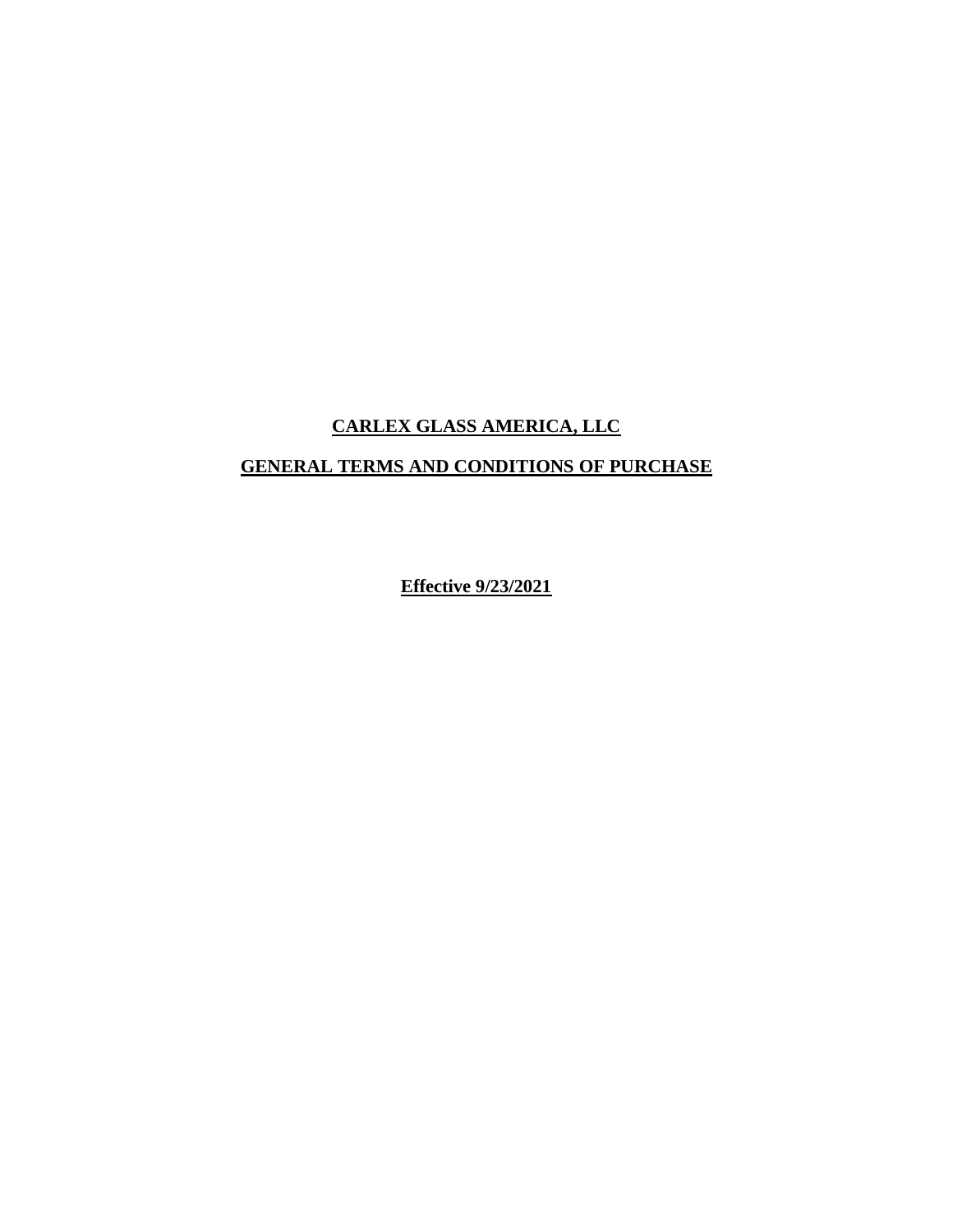# **Table of Contents**

| 1.  |            |  |
|-----|------------|--|
|     | (a)        |  |
|     | (b)        |  |
|     | (c)        |  |
|     | (d)        |  |
|     | (e)        |  |
|     | (f)        |  |
| 2.  |            |  |
| 3.  |            |  |
|     | (a)        |  |
|     | (b)        |  |
|     | (c)        |  |
|     | (d)        |  |
|     | (e)        |  |
| 4.  |            |  |
|     | (a)        |  |
|     | (b)        |  |
|     | (c)        |  |
|     | (d)        |  |
| 5.  |            |  |
| 6.  |            |  |
| 7.  |            |  |
|     | (a)        |  |
|     | (b)        |  |
| 8.  |            |  |
|     | (a)        |  |
|     | (b)        |  |
| 9.  |            |  |
|     | (a)        |  |
|     | (b)        |  |
|     | (c)        |  |
| 10. |            |  |
| 11. |            |  |
| 12. |            |  |
|     | (a)        |  |
|     | (b)        |  |
|     | (c)<br>(d) |  |
|     | (e)        |  |
|     | (f)        |  |
|     | (g)        |  |
|     | (h)        |  |
| 13. |            |  |
|     | (a)        |  |
|     | (b)        |  |
|     | (c)        |  |
| 14. |            |  |
| 15. |            |  |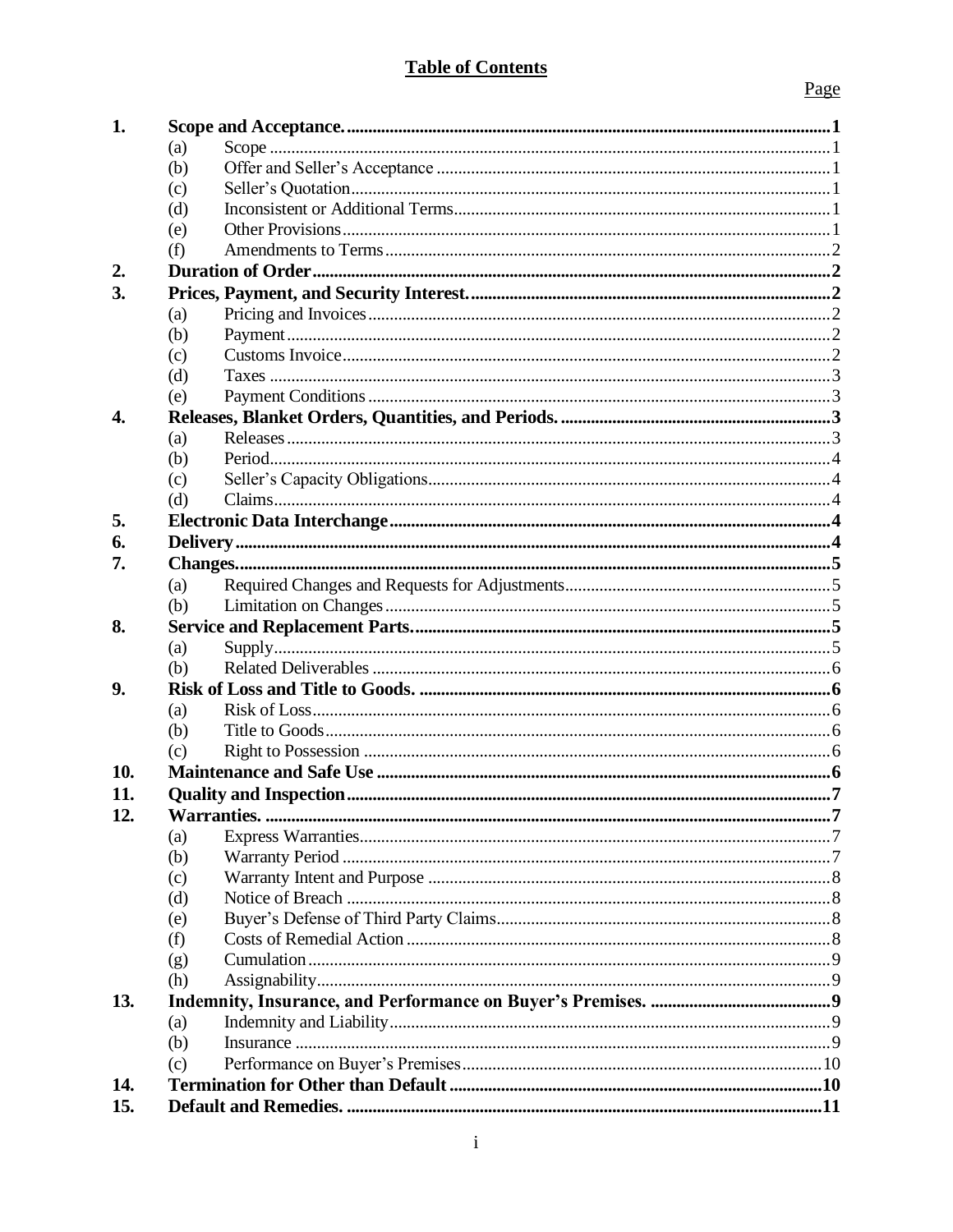|     | (a) |                                                                               |  |
|-----|-----|-------------------------------------------------------------------------------|--|
|     | (b) |                                                                               |  |
|     | (c) |                                                                               |  |
|     | (d) |                                                                               |  |
|     | (e) |                                                                               |  |
|     | (f) |                                                                               |  |
|     | (g) |                                                                               |  |
| 16. |     | Property Furnished or Purchased by Buyer or Its Customer for Seller's Use. 13 |  |
|     | (a) |                                                                               |  |
|     | (b) |                                                                               |  |
|     | (c) |                                                                               |  |
|     | (d) |                                                                               |  |
|     | (e) |                                                                               |  |
|     | (f) |                                                                               |  |
|     | (g) |                                                                               |  |
| 17. |     |                                                                               |  |
|     | (a) |                                                                               |  |
|     | (b) | Maintenance, Repair, Alteration, Use, Replacement, and Insurance 14           |  |
|     | (c) |                                                                               |  |
|     | (d) |                                                                               |  |
|     | (e) |                                                                               |  |
| 18. |     |                                                                               |  |
|     | (a) |                                                                               |  |
|     | (b) |                                                                               |  |
|     | (c) |                                                                               |  |
|     | (d) |                                                                               |  |
|     | (e) |                                                                               |  |
|     | (f) |                                                                               |  |
|     | (g) |                                                                               |  |
| 19. |     |                                                                               |  |
|     | (a) |                                                                               |  |
|     | (b) |                                                                               |  |
|     | (c) |                                                                               |  |
|     | (d) |                                                                               |  |
|     | (e) |                                                                               |  |
|     | (f) |                                                                               |  |
|     | (g) |                                                                               |  |
| 20. |     |                                                                               |  |
| 21. |     |                                                                               |  |
|     | (a) |                                                                               |  |
|     | (b) |                                                                               |  |
|     | (c) |                                                                               |  |
| 22. |     |                                                                               |  |
| 23. |     |                                                                               |  |
| 24. |     |                                                                               |  |
|     | (a) |                                                                               |  |
|     | (b) |                                                                               |  |
|     | (c) |                                                                               |  |
|     | (d) |                                                                               |  |
|     | (e) |                                                                               |  |
| 25. |     |                                                                               |  |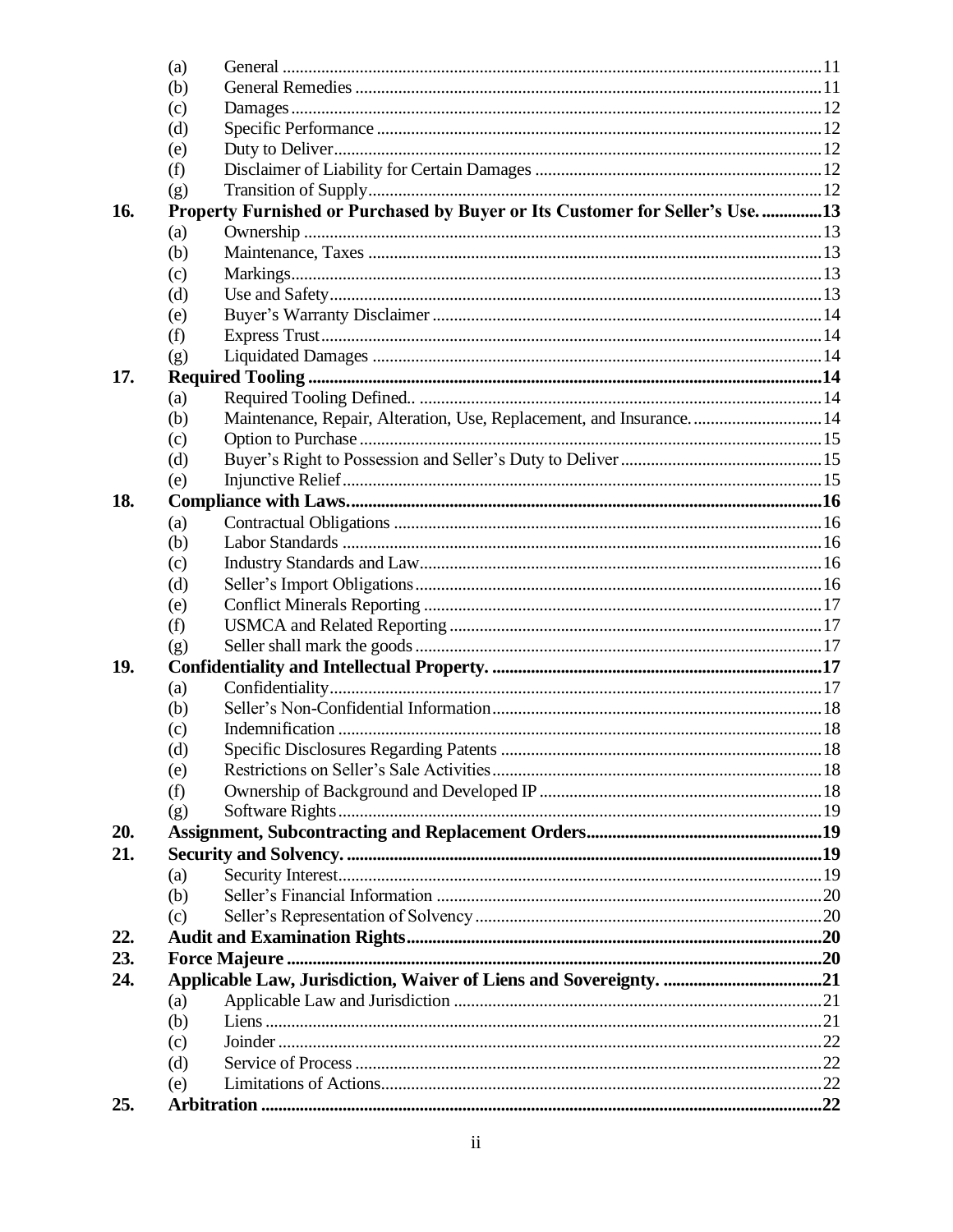| 26. |  |
|-----|--|
| 27. |  |
| 28. |  |
| 29. |  |
| 30. |  |
| 31. |  |
| 32. |  |
|     |  |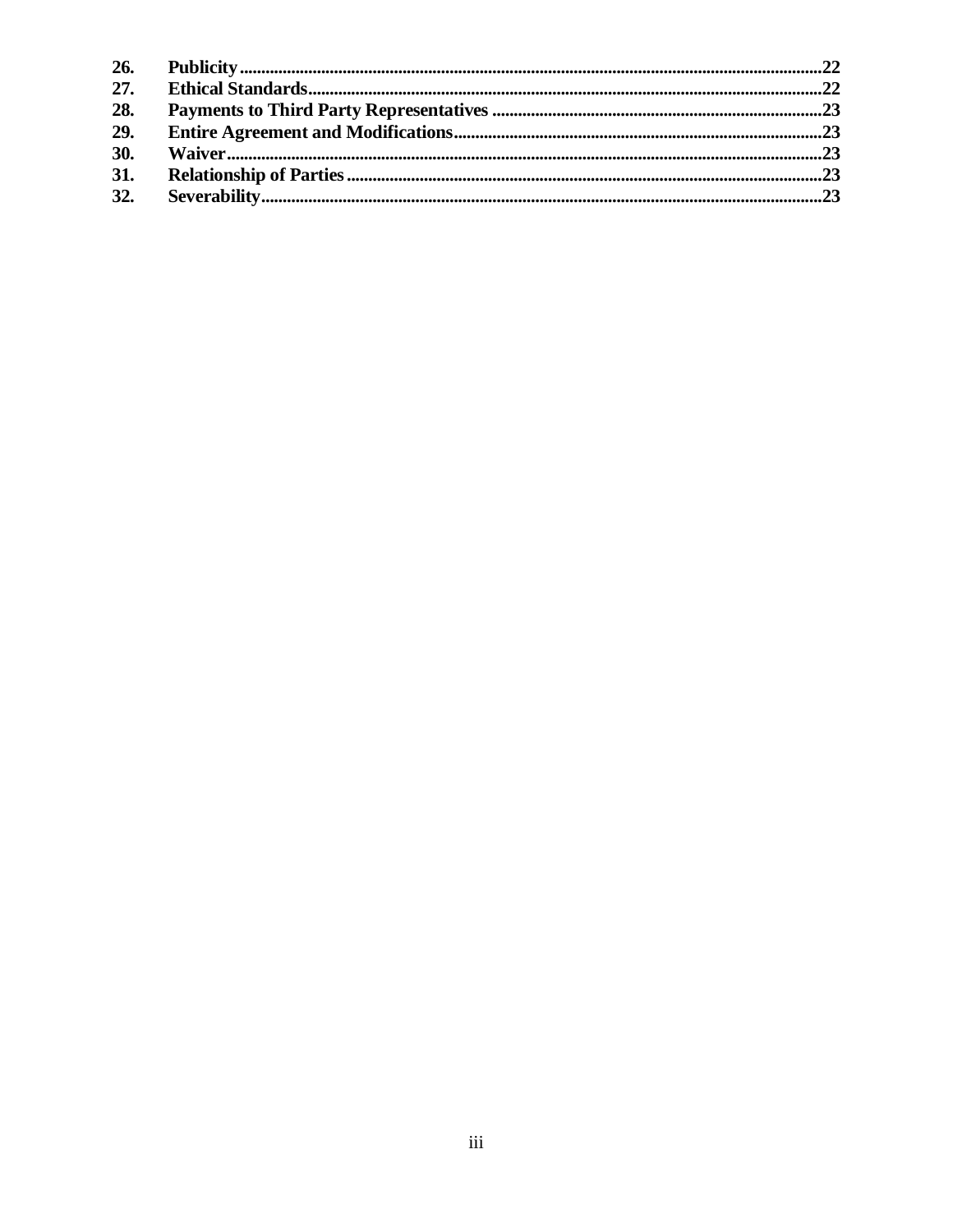# **CARLEX GLASS AMERICA, LLC ("Buyer")**

#### **GENERAL TERMS AND CONDITIONS OF PURCHASE**

#### 1. **Contract Scope and Formation.**

<span id="page-4-1"></span><span id="page-4-0"></span>(a) Scope. These General Terms and Conditions of Purchase ("Terms") automatically apply to and are a part of all written and oral purchase orders and amendments thereto and any Releases (as defined below), purchase agreements, supply agreements or similar documents issued to Seller by Buyer (collectively referred to as an "Order"). All goods and services (whether or not ancillary to a sale of goods) such as production and service parts, raw materials, equipment, tooling, Furnished Property, engineering and design work, documents and data, components, intermediate assemblies, work in process, and end products to be provided under an Order are included in the term "Goods." The Buyer named above may from time to time administer purchasing for its Affiliates and issue Orders containing its name or logo, but identifying a different entity as the "Buyer." Seller acknowledges and agrees that no such Order shall constitute or be interpreted to represent an Order of the Buyer named above or a guaranty by the Buyer named above of any obligations or liabilities of the Affiliate identified on an Order as the Buyer. An "Affiliate" is an entity directly or indirectly controlled by a party, or an entity which directly or indirectly controls or is under common control with a party. "Control" means at least a 25% voting or management interest.

<span id="page-4-2"></span>(b) Buyer's Offer and Seller's Acceptance. Each purchase order, together with these Terms, is an offer by Buyer or its Affiliate as identified in the Order as the Buyer to the party to whom such Order is addressed ("Seller") to enter into the agreement it describes. It shall be the complete and exclusive statement of such offer and agreement. Seller may accept an Order by returning a copy thereof signed by Seller within seven days of the date of receipt, by beginning work or performance, including preparation to provide the Goods, by delivering any Goods, or by failing to expressly reject the Order within ten (10) days of receipt. A purchase order is an adequate document to satisfy any statute of frauds.

<span id="page-4-3"></span>(c) Seller's Quotation. An Order does not constitute an acceptance by Buyer of any quotation or proposal of Seller. Reference in an Order to any such quotation or proposal shall not constitute an addition to or a modification of any of the terms or conditions of an Order, except that a specific item of a quotation or proposal referenced and adopted by an Order may be included in an Order and does not constitute adoption of any other portion of the quotation or proposal.

<span id="page-4-4"></span>(d) Inconsistent or Additional Terms. BUYER EXPRESSLY OBJECTS TO AND REJECTS ANY ADDITIONAL OR DIFFERENT TERMS OR CONDITIONS PROPOSED BY SELLER, WHETHER IN A QUOTE, ACKNOWLEDGMENT, INVOICE OR ANY OTHER DOCUMENT ISSUED BY SELLER, AND NO SUCH TERMS SHALL BIND BUYER.

<span id="page-4-5"></span>(e) Other Provisions. An Order also includes other provisions (as amended from time to time) applicable to the Buyer's purchase of Goods, which may be found on the Buyer's website at [http://www.carlex.com/suppliers](http://www.carlex.com/supplier)/ and/or which have been or will be provided to Seller, including but not limited to the Carlex Supplier Quality Manual, Carlex Supplier Route Guide, Carlex International Supplier Routing guide, Carlex Material Identification and Shipping Label Standards, and other guides and manuals (together, the "Buyer Guides"), which are incorporated into an Order by this reference. In the event of a conflict between any Buyer Guides and these Terms, these Terms shall govern.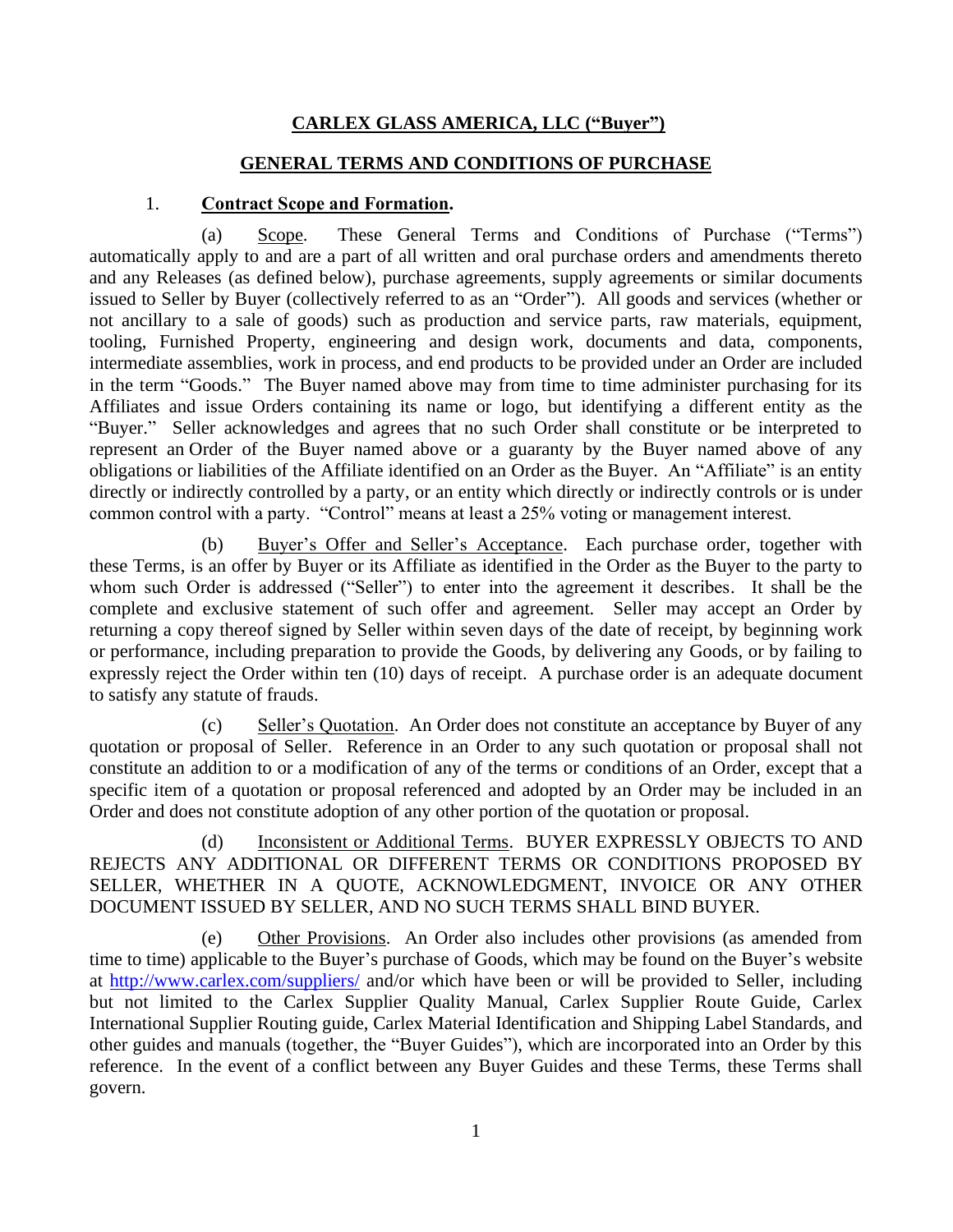<span id="page-5-0"></span>(f) Amendments to Terms. No exception to, deviation from, or waiver of these Terms shall be valid or binding on Buyer unless specified on the face of an Order or Order amendment or made in a signed writing by Buyer's Vice President of Corporate Supply Chain Management or Senior Manager, Supplier Development. & Commodity Management. Any such exceptions, deviations or waivers shall apply only to the specific purchase order for which they are granted and shall not constitute a course of dealing.

<span id="page-5-1"></span>2. **Duration of Order**. If no specific period or expiration date is stated in an Order, it shall continue for the life of the project or programs for which the Goods are to be used in production or resold by the Buyer, including for service parts, or until otherwise terminated as provided by these Terms or a specific provision in an Order. Expiration or termination of an Order shall not affect warranty, non-disclosure, and other obligations which by their nature may continue beyond an obligation to provide the Goods. If a specific term is stated in an Order it shall continue for such period and then expire, subject to other provisions of these Terms.

# 3. **Price, Payment, and Security Interest.**

<span id="page-5-3"></span><span id="page-5-2"></span>(a) Price. Seller shall furnish the Goods at the firm, fixed prices specified in an Order for the duration of the Order. The prices specified in an Order shall be complete, and no additional charges or surcharges of any type may be charged, and no price increases shall be permitted for any reason, including but not limited to, for current or increased cost of materials, components, fuel, energy, labor, custom duties, tariffs, taxes, currency fluctuations, storage, insurance, packaging, labeling, transportation, or overhead, regardless of foreseeability at the time the Order is issued. All prices are in the currency applicable at the place of issuance of the Order unless otherwise specified on the face of the Order and are DDP destination, Incoterms 2010. Seller warrants that the prices for the Goods are not less favorable than those currently extended to any other customer for the same or similar goods in similar quantities. If Seller reduces its price of goods sold to other customers during the term of an Order, Seller agrees to reduce the prices of the Goods correspondingly.

<span id="page-5-4"></span>(b) Payment. Unless otherwise stated on the face of an Order, payment terms are net 60 from the Payment Start Date. The "Payment Start Date" shall be the later of the date on which Seller's invoice is received by Buyer or the date of receipt of the Goods at the destination. All cash discounts shall be computed from the date of receipt by Buyer of a final correct invoice or receipt of the Goods, whichever occurs later. Buyer shall pay for Goods on a Net Settlement Basis for all of the accounts of Seller arising from an Order and other agreements Seller has with Buyer. "Net Settlement Basis" means that, unless prohibited by law, Buyer may set off and recoup against Buyer's accounts payable to Seller any amounts which Buyer determines in commercial good faith that Seller or any Seller Affiliate is liable to Buyer or any Affiliate of Buyer, under any Order or other agreements between Seller or any Seller Affiliate and Buyer or any Buyer Affiliate. Buyer may do so without advance notice to Seller. Payment shall not constitute acceptance of non-conforming Goods and shall not limit or affect any rights or remedies of Buyer.

<span id="page-5-5"></span>(c) Customs Invoice. If Goods will cross an international border during delivery and if Buyer has any responsibilities under an Order for obtaining clearance, Seller shall provide a commercial invoice to Buyer in the form and content as required by Buyer's Guides or otherwise and for customs clearance within a reasonable amount of time requested by Buyer to facilitate the timely clearance. The invoice shall be in English, or in the specific language of the destination country as directed by Buyer.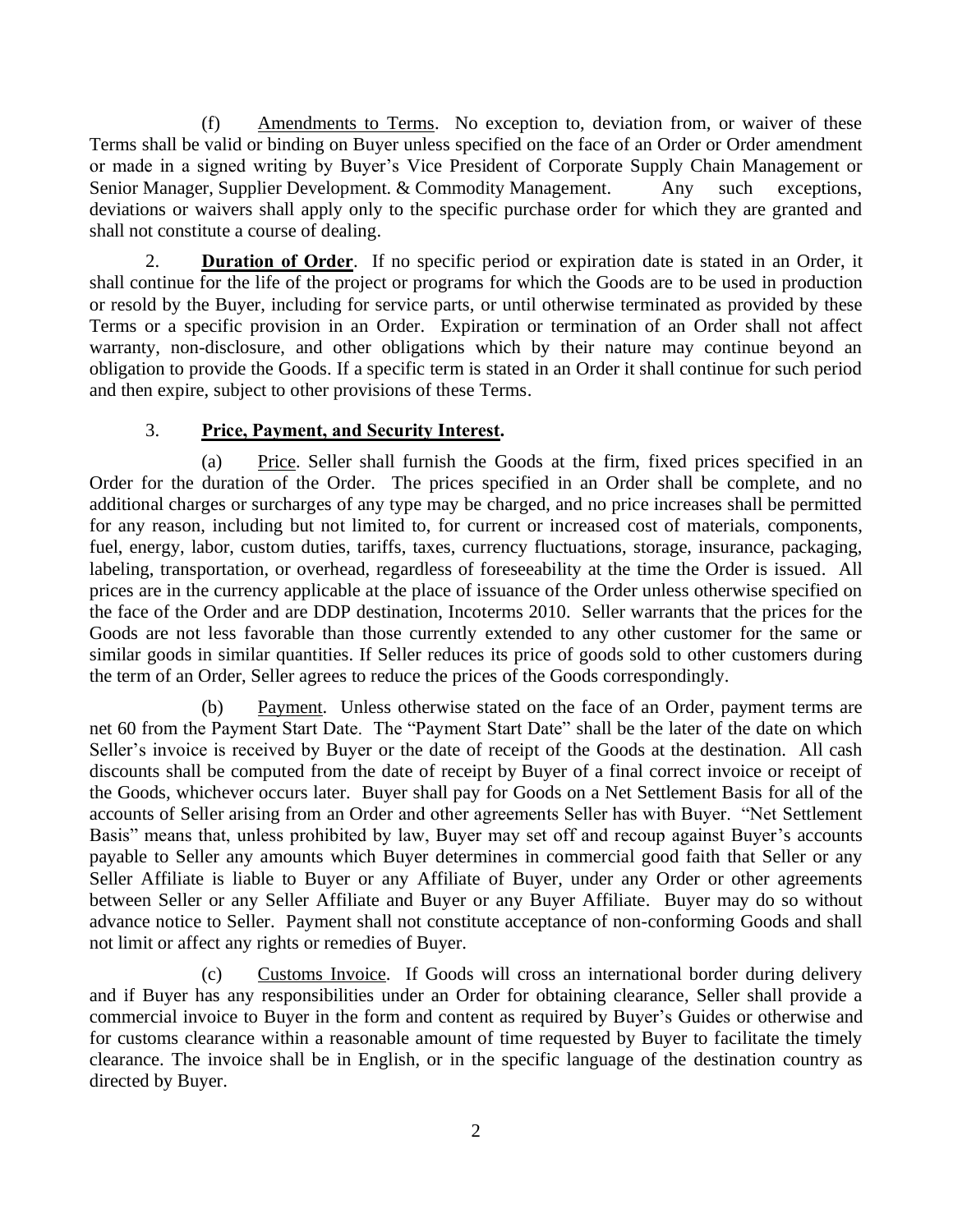<span id="page-6-0"></span>(d) Taxes. Seller's price includes all taxes, provided that any national, state/provincial and local sales, use, excise, recoverable value added, and/or privilege taxes, if applicable, will be identified on Seller's invoice separately from the price. If Seller is obligated by law to charge any excise, value-added and/or similar tax to Buyer, Seller shall ensure that it is invoiced to Buyer and once collected is promptly remitted by Seller to the appropriate government authority, all in accordance with applicable laws so as to allow Buyer (without any registration with the government) to reclaim such excise, value-added and/or similar tax from the appropriate government authority. Seller transfers to Buyer all taxes, fees, and duties which are recoverable by Seller and shall cooperate with Buyer to enable Buyer to recover such sums.

<span id="page-6-1"></span>(e) Payment Conditions. Notwithstanding the particular payment terms applicable to an Order: (i) if Buyer is to be paid by its customer for Furnished Property, Seller shall not earn a right to payment for such Furnished Property before Buyer is paid by its customer for same; (ii) Buyer may, at its option, upon notice to Seller, revise its payment terms for Goods to take into account any change in the payment terms of Buyer's customer applicable to the Goods under any Order; and (iii) for Furnished Property and equipment installed at Buyer's premises, Buyer may demand from Seller sworn statements and waiver of liens before payment.

#### 4. **Releases, Blanket Orders, Quantities, and Periods.**

<span id="page-6-3"></span><span id="page-6-2"></span>(a) Releases. If an Order is a "blanket order," "requirements contract," or in some other manner indicates Buyer's obligation to purchase is limited to those Goods and quantities in Releases or other written delivery instructions from Buyer ("Blanket Order"), the quantities and delivery dates in an Order are not binding on Buyer, and Buyer's obligation to purchase the Goods is expressly contingent upon the issuance of a release or other written delivery instructions ("Releases") by Buyer identifying the Goods and materials and quantities to be purchased and providing delivery schedules and directions. A Release shall be part of the applicable Order. If a quantity term is not stated in an Order or otherwise provided, all Orders for Goods used in production by Buyer or its customer, or in and for their corresponding service and replacement parts, are presumed to be Blanket Orders for 100% of Buyer's requirements for the life of Buyer's customer's program. As to a Blanket Order, Seller shall not fabricate or assemble any Goods, procure materials, nor ship any Goods, except to the extent specifically authorized by an Order or by written Releases. Seller shall maintain at its expense and risk components, materials and finished Goods necessary to assure a continued supply of Goods in forecasted amounts at the latest design level. Subject to change by Buyer's Releases, Seller is authorized to fabricate and assemble up to two weeks of finished Goods inventory and acquire up to an additional six weeks of component and materials inventory based on Buyer's latest Releases. Buyer shall be obligated only to purchase Goods and those components and materials fabricated or acquired by Seller in reliance on the firm periods provided above or otherwise in a Release that establishes a firm, fixed, or requirements quantity. Buyer shall have no liability for payment of Goods delivered to Buyer which are in excess of firm quantities specified in an Order (including Releases). Seller accepts the risk associated with the lead times of the various components if they are beyond the firm Release quantities provided by Buyer. Buyer may return shipments in excess of quantities released or ordered to Seller at Seller's expense for all packing, handling, sorting and transportation charges. Notwithstanding anything to the contrary in an Order, Seller is obligated to provide quantities as required in Releases issued to Seller. A provision providing for Seller to provide a percentage or range of percentages of Buyer's requirements is not a guarantee of any specific quantity of Goods that must be purchased by Buyer, and the actual range of purchases pursuant to Releases can be substantially different from the percentages of estimates given, without any change in the obligation of Seller. A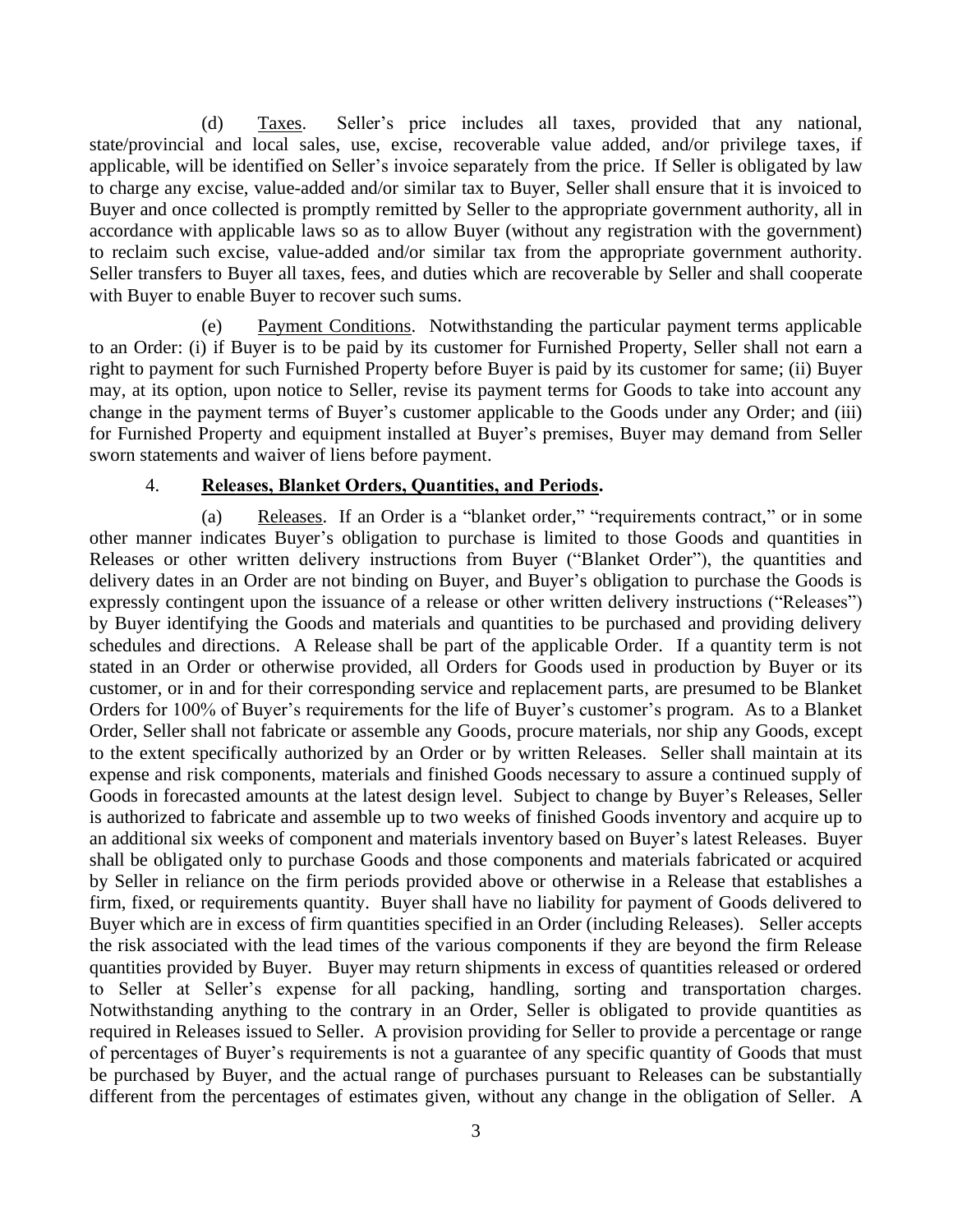reference in a Blanket Order to a range or a specific quantity of Goods is an estimate based upon information from Buyer's customer or other sources and is not a guarantee of the quantity to be purchased. Releases may be modified by Buyer at any time to the extent not contrary to specific terms of an Order. Buyer may temporarily suspend delivery or modify delivery dates for firm or fixed quantities.

<span id="page-7-0"></span>(b) Period. If a Blanket Order has no specific period of validity and/or is not for the life of a program, the obligation of Seller to sell under the prices and other terms of a Blanket Order continues for the longer of the periods in which Buyer issues Releases to Seller and a reasonable period after Buyer's written notice of termination, which shall be not less than 12 months, unless Buyer specifies a shorter period in writing. Buyer has relied and/or will rely in its relations with its customer upon Seller's obligations to sell under an Order, and re-sourcing to an alternate supplier usually cannot occur in less than 12 months. The inclusion in an Order of prices for periods beyond the term of any firm period of commitment to deliver in an Order obligates Seller to accept a new or renewed Order at such prices, but is not an implied extension of any commitment of Buyer to purchase. If an Order contains a specific period of commitment, the commitment of Seller continues for the period covered by an Order and thereafter, at the prices in effect at the end of the specific period, for a reasonable period (at least 12 months, unless Buyer specifies a shorter period in writing) after written notice by Seller that it no longer wishes to supply under such prices, so that Buyer may have adequate time to resource supply of the Goods.

<span id="page-7-1"></span>(c) Seller's Capacity Obligations. A reference to quantities of production Goods contained in an Order for tooling or other Furnished Property is to obtain a warranty of performance for the Furnished Property and/or of the Goods to be produced with the Furnished Property and is not an obligation or commitment by Buyer to purchase any particular quantity of production Goods. A reference in an Order to a minimum or maximum quantity of production of Goods is a warranty by Seller of its commitment to maintain the indicated capacity and production levels, and is not a guarantee of a quantity of Goods to be ordered by Buyer. Seller is responsible for any costs incurred to comply with Buyer's Releases, including but not limited to costs to increase capacity to a reasonable amount above estimated or historical maximum quantities. Seller shall maintain production and delivery capacity so that deliveries can be made in accordance with Buyer's Releases. Seller shall immediately inform Buyer if there is any risk of deviation from Releases and shall take all available measures to avoid such deviation. Seller is aware that the actual need for the Goods is driven by the requirements of Buyer's customers and that Seller must remain flexible to adjust to these and other contingencies.

<span id="page-7-2"></span>(d) Claims. Any claims by Seller related to Buyer's alleged failure to comply with obligations to release and/or purchase firm or other quantities of Goods must be made in writing within 120 days of the date such claim accrues, or the claim is barred, released and abandoned.

<span id="page-7-3"></span>5. **Electronic Data Interchange**. Seller shall comply with all Buyer Guides and requirements related to participation in electronic data interchange and computer access.

<span id="page-7-4"></span>6. **Delivery**. Seller shall maintain a 100% on time delivery record and a 100% compliance record with other Order requirements. Delivery must be on the date indicated in an Order, if any, unless otherwise directed by Buyer. Seller shall comply with delivery, documentation, marking, and other logistics requirements in Buyer's Guides. If an Order is a Blanket Order or if no delivery schedule is provided, deliveries are to be made only in quantities and at times specified in Releases as they may be amended by Buyer. Buyer may, from time to time, change delivery schedules or direct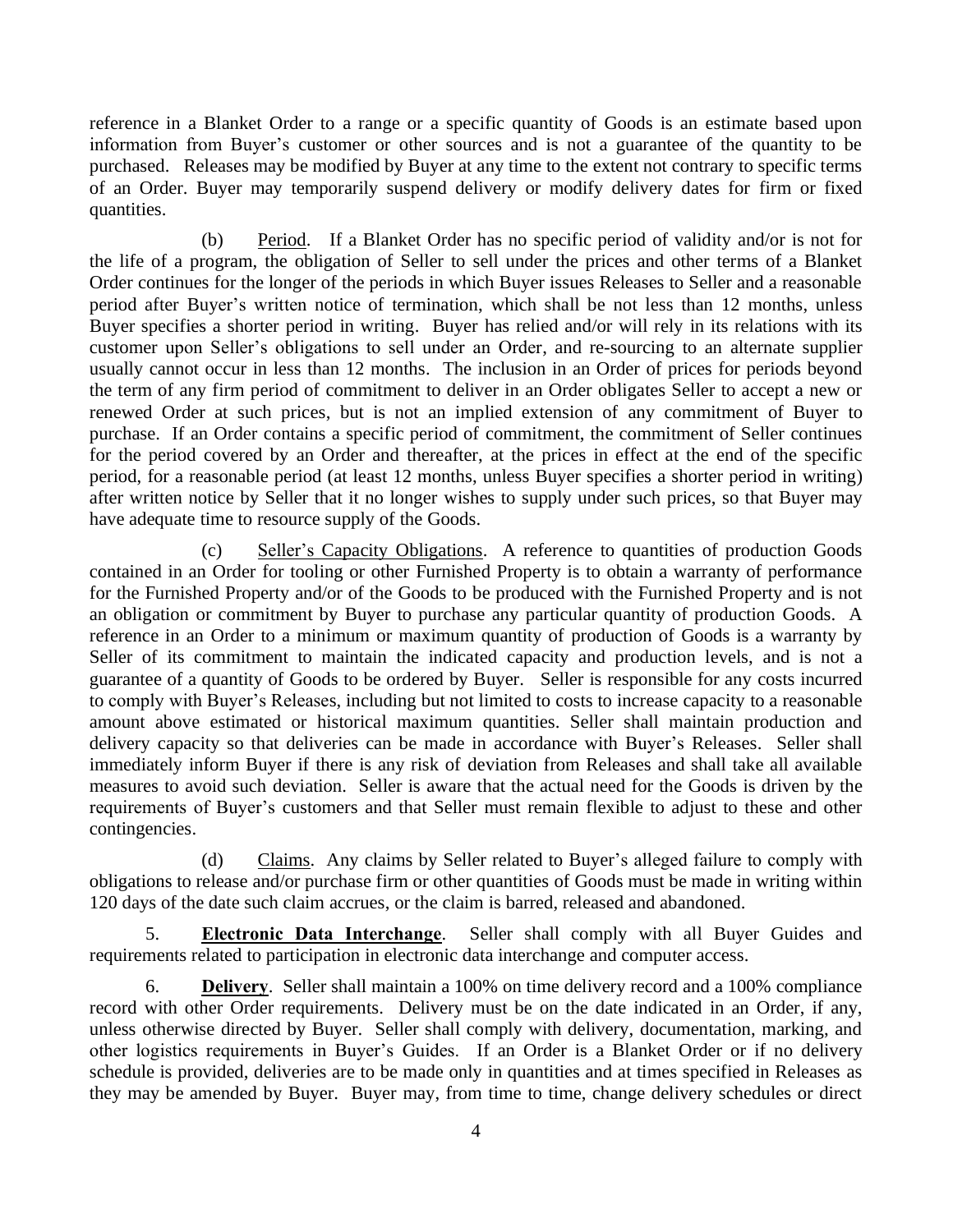temporary suspension of scheduled shipments without additional charge. Time is of the essence as to delivery and other performance by Seller.

# 7. **Changes.**

<span id="page-8-1"></span><span id="page-8-0"></span>(a) Required Changes and Requests for Adjustments. Buyer reserves the right at any time to make changes in quantities, drawings, specifications, testing or quality control, packaging, shipment, scope of work and other specific terms of an Order. Seller shall consider and advise Buyer of the impact of a design change on the system or assembly in which the Goods covered by an Order are used. Any actual or projected impact on price (higher or lower) or time for performance necessarily resulting from a Buyer directed change shall be reported by Seller to Buyer, and any adjustment to price or schedules shall be requested by Seller in writing, with all supporting documentation, within ten days of receipt of Buyer's written notice of requested change or within such other time as Buyer may direct or as may be required by Buyer's customer. Time is of the essence for such request. Buyer shall issue an Order amendment promptly if it agrees with the request. If Buyer disagrees, the parties shall negotiate in good faith to achieve an equitable adjustment. Seller shall diligently and promptly perform an Order and all Buyer directed changes while its request is being evaluated and during any period of dispute regarding Buyer's directed changes. The price may be adjusted solely to compensate Seller for increased costs of materials and other direct production costs (excluding overhead and profit) directly and necessarily incurred as a result of the changes, and the terms for performance shall be adjusted only for the period actually required to comply with the changes. Buyer shall have the right to audit all relevant records, facilities, work or materials of Seller to verify any request. Except as otherwise specifically required by an Order, any purported change shall be binding on Buyer only if made in a written Order amendment issued by Buyer.

<span id="page-8-2"></span>(b) Limitation on Changes. Without the prior approval of Buyer on the face of an Order amendment, Seller shall not make any changes to any Order or the Goods covered by an Order, including, without limitation, changing: (i) any third party supplier to Seller of services, raw materials or goods used by Seller in connection with its performance under an Order, (ii) the facility from which Seller or its supplier operates, (iii) the price of any of the Goods covered by an Order, (iv) the nature, type or quality of any services, raw materials or goods used by Seller or its suppliers in connection with an Order; (v) the fit, form, function, appearance, performance of any Goods covered by an Order; or (vi) the production method, or any process or software used in the production or provision of any Goods under an Order. Any changes by Seller to any Order or the Goods covered by an Order without the prior approval by Buyer on the face of an Order amendment or in a signed writing by Buyer's Purchasing Manager or officer, shall constitute a breach of an Order.

# 8. **Service and Replacement Parts and Other Deliverables.**

<span id="page-8-4"></span><span id="page-8-3"></span>(a) Supply. Seller shall sell Goods to Buyer as ordered and released by Buyer for use in production and as service and aftermarket replacement parts. During the period in which Buyer is required by its customer to provide service or replacement parts, if such period has been defined in the Order or some other written communication between Buyer and Seller, or for 15 years after the end of production, whichever is longer, Seller shall sell Goods to Buyer as ordered to fulfill Buyer's service and replacement parts requirements. Unless Buyer otherwise agrees in writing, the price during the first five years of this period shall be those in effect at the conclusion of purchases for production for Buyer's customer, plus any actual costs for any unique packaging required for Goods intended for service and aftermarket. For the remainder of this period, the price for Goods shall be as agreed to by the parties, not to exceed the lower of: (i) the cost of manufacture and a reasonable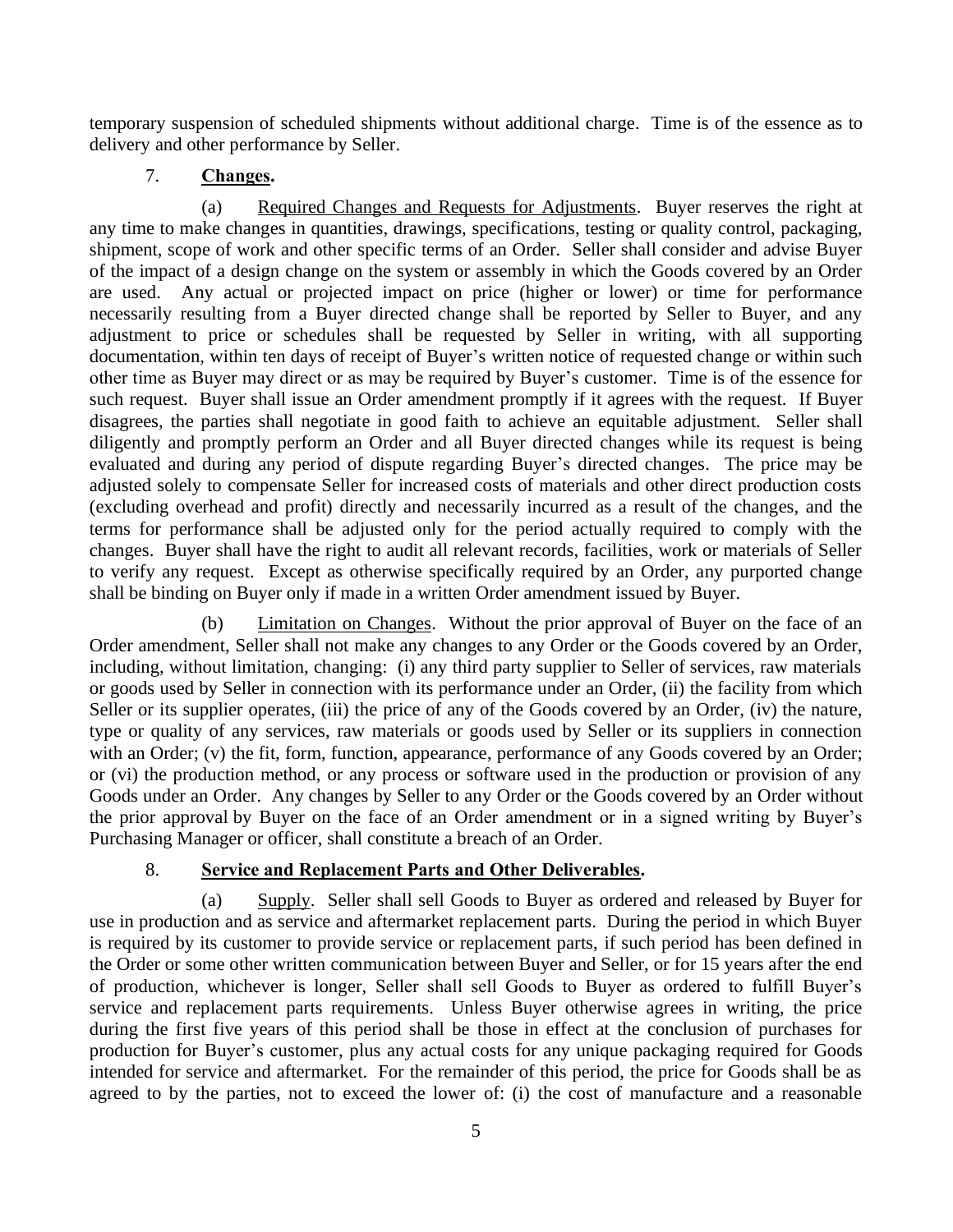percentage contribution to overhead and profit, not to exceed the percentage on production Goods; or (ii) the price at which Buyer is obligated to sell to its customer; or (iii) the price at the conclusion of production for use by Buyer's customer, plus any actual costs for any unique packaging required for Goods intended for service and aftermarket. When requested by Buyer, Seller shall make service literature and other materials available in English at no additional charge to support Buyer's service and replacement part sales activities.

<span id="page-9-0"></span>(b) Other Deliverables. Upon Buyer's request and without charge, Seller shall furnish Buyer with design and production documents and data, including the following:

(i) Appropriate Seller and third-party certification of all Goods requiring calibration and testing prior to delivery.

(ii) Product descriptions, specifications, brochures, technical manuals, safe use documents (described below), license agreements, supporting materials and other printed information relating to the Goods or any components of the Goods.

(iii) Complete drawings (including CAD), specifications, and engineering design and production data and reports (including DVP & R, DFMEA, PVP & R) for the Goods and for any Furnished Property.

# 9. **Risk of Loss and Title to Goods.**

<span id="page-9-2"></span><span id="page-9-1"></span>(a) Risk of Loss. All shipments are at the risk of Seller until receipt at Buyer's location or other final destination designated in an Order or other writing by Buyer, regardless of the delivery point pursuant to the delivery terms, unless risk of loss is otherwise assumed by Buyer in writing. Seller shall insure the Goods at their replacement value for the benefit of Seller and Buyer as their interest may appear and provide to Buyer proof thereof. If risk of loss is assumed by Buyer, all risk casualty insurance for replacement value must be provided by Seller for the benefit of Buyer. The cost of any insurance shall be paid by Seller unless otherwise agreed in writing by Buyer. Under no condition will the risk of loss be that of Buyer, unless such insurance is provided. Risk of loss shall not be governed by transfer of title.

<span id="page-9-3"></span>(b) Title to Goods. Title to all Goods shall vest in Buyer the earlier of the date of an Order and their identification to an Order. Identification shall occur not later than the date Seller acquires or begins manufacture of the Goods. Buyer's obligation to pay for Goods is limited by the terms of an Order. Seller shall pay all taxes related to ownership, possession or storage of the Goods until Buyer takes possession of the Goods at the destination whether or not title has transferred.

<span id="page-9-4"></span>(c) Right to Possession. Buyer has the right to possession of all Goods at all times from the time the Goods are identified to an Order, whether or not Seller is in default, subject to Buyer's obligation to pay for the Goods upon obtaining possession. This right is separate and apart from any Security Interest.

<span id="page-9-5"></span>10. **Maintenance and Safe Use**. Seller shall provide to Buyer with the Goods, in writing, in English (and in any mandatory translation required by any applicable law in the location of destination or which Seller shall provide), all information necessary: (a) for the safe installation, use, maintenance and repair of the Goods; (b) to maximize the efficient use and useful life of the Goods; and (c) to comply with any applicable labeling, notice, or warning law. Prior to and with the shipment of the Goods, Seller shall furnish to Buyer sufficient warning and notice in writing (including material safety data sheets and appropriate labels on the Goods, containers and packing) of any hazardous material that is an ingredient or a part of any of the Goods, together with such special handling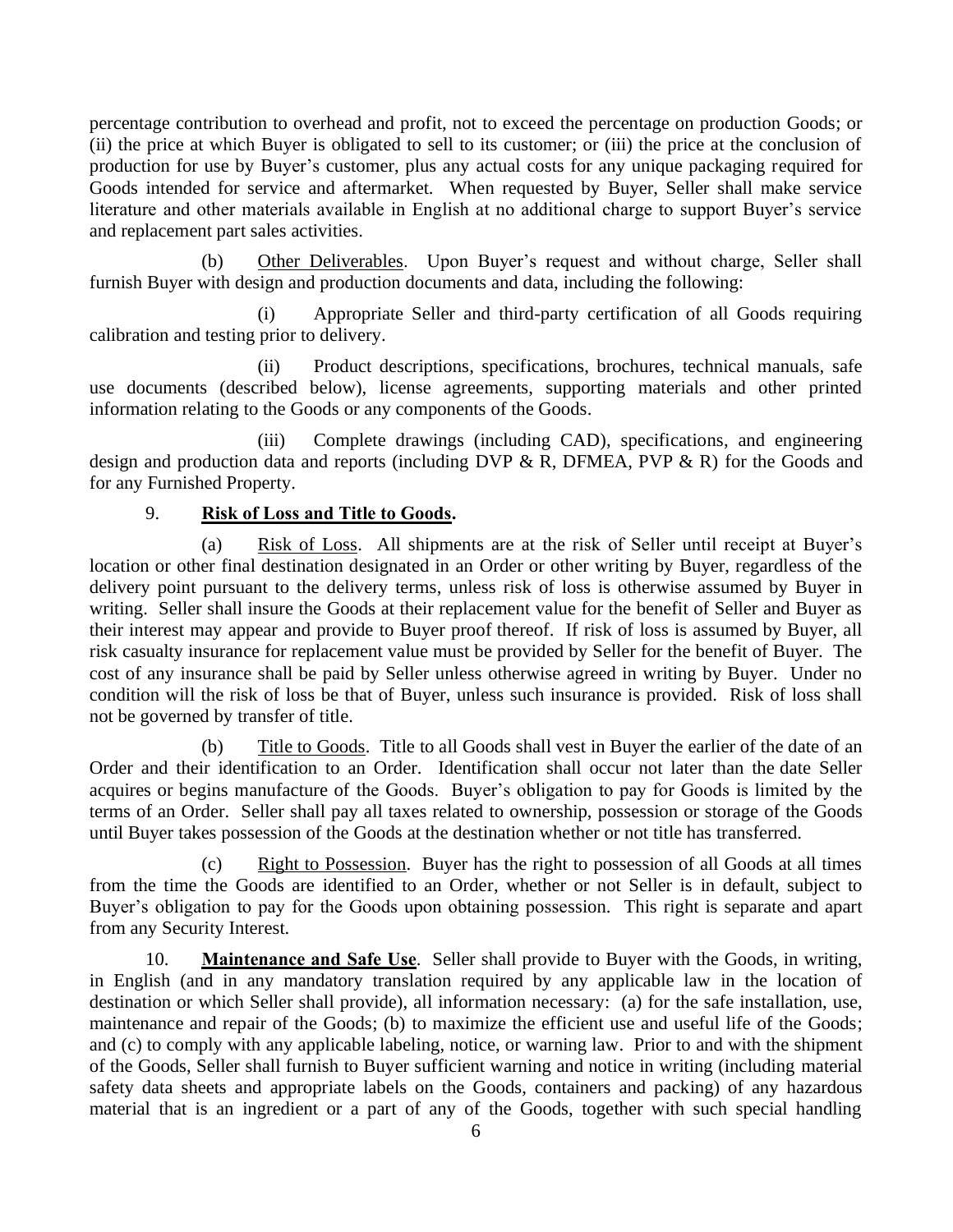instructions as may be necessary to advise carriers, Buyer, customers and end users if applicable, and their respective employees, how to exercise that measure of care and precaution that will best prevent bodily injury (including death) or property damage in the handling, transportation, processing, use or disposal of the Goods, containers and packing shipped to Buyer. If requested by Buyer, Seller shall promptly furnish to Buyer in such form and detail as Buyer may direct, in addition to standard material safety data sheets: (i) a list of all ingredients in the Goods; (ii) the amount of all ingredients; (iii) information concerning any changes in or additions to such ingredients; and (iv) other information required by International Material Data System consumer protection laws and conflict minerals regulations, including as needed, as determined by the requestor, to enable compliance with any requirement of a government (either mandated or voluntarily agreed upon by Buyer or any of its Affiliates) relating to the hazardous, toxic or other content or nature of the Goods

<span id="page-10-0"></span>11. **Quality and Inspection**. Seller shall comply with all provisions of Buyer's Guides relating to quality, testing, inspection, and related matters.

### 12. **Warranties.**

<span id="page-10-2"></span><span id="page-10-1"></span>(a) Express Warranties. Seller warrants and represents to Buyer that all Goods shall be: (i) merchantable; (ii) free from all defects, including, for example, design, workmanship and materials; (iii) fit for the particular purposes for which the Goods are purchased, including the form, fit, function and performance as a component and in the component system, as a part of the final product subsystem, in the location within the final products to be sold by Buyer and its customer and in the environment in which the Goods are or reasonably may be expected to perform; (iv) in strict compliance with the specifications, drawings, designs, samples, statements of work of Buyer and its customer, and other requirements (including performance specifications) approved or adopted by Buyer as of the date of delivery or such other date provided by Buyer in writing; (v) in strict compliance with all government requirements; (vi) composed of all new materials and components; (vii) produced or, in the case of services, rendered by experienced and well trained personnel in a professional and workmanlike manner and in accordance with industry best practice; (viii) in conformity with all sales representations, literature, and other information provided by Seller orally or in writing; and (ix) free of liens. If there is any conflict or overlap of provisions regarding Seller's warranties, the more demanding provision shall apply. Any attempt by Seller to limit, disclaim, or restrict any such warranties or any remedies of Buyer, by acknowledgement or otherwise in accepting or performing an Order, shall be null, void, and ineffective without Buyer's prior written consent. Approvals by Buyer of Seller's design drawings, specifications, samples, designs and other data, including PSW, are to assist Seller without charge to Seller, but they do not replace, modify or cause Buyer to share Seller's responsibility and do not waive, modify, or limit any warranty of Seller.

<span id="page-10-3"></span>(b) Warranty Period. As to each of the Goods, each of Seller's warranties in subsection (a) begins on the date of delivery to Buyer and continues until the last to occur of the following: (i) four years after delivery to Buyer; (ii) the expiration of the longest time period which Buyer or Buyer's customer or the original equipment manufacturer in which the Goods may be installed may be required, by contract or law, to repair or replace the Goods or Buyer's product incorporating the Goods; or (iii) the period provided by applicable law for the Goods as sold to a consumer. The statute of limitations period applicable to any breach of warranty will be the longest statute of limitation period for breach of contract, product liability or indemnity claims in any applicable jurisdiction or, in the case of any recall campaign, the longest time period provided by the government where the Goods are used. If Buyer or its customer, voluntarily or pursuant to a government mandate, issues a service bulletin or instructions to dealers or makes an offer to owners of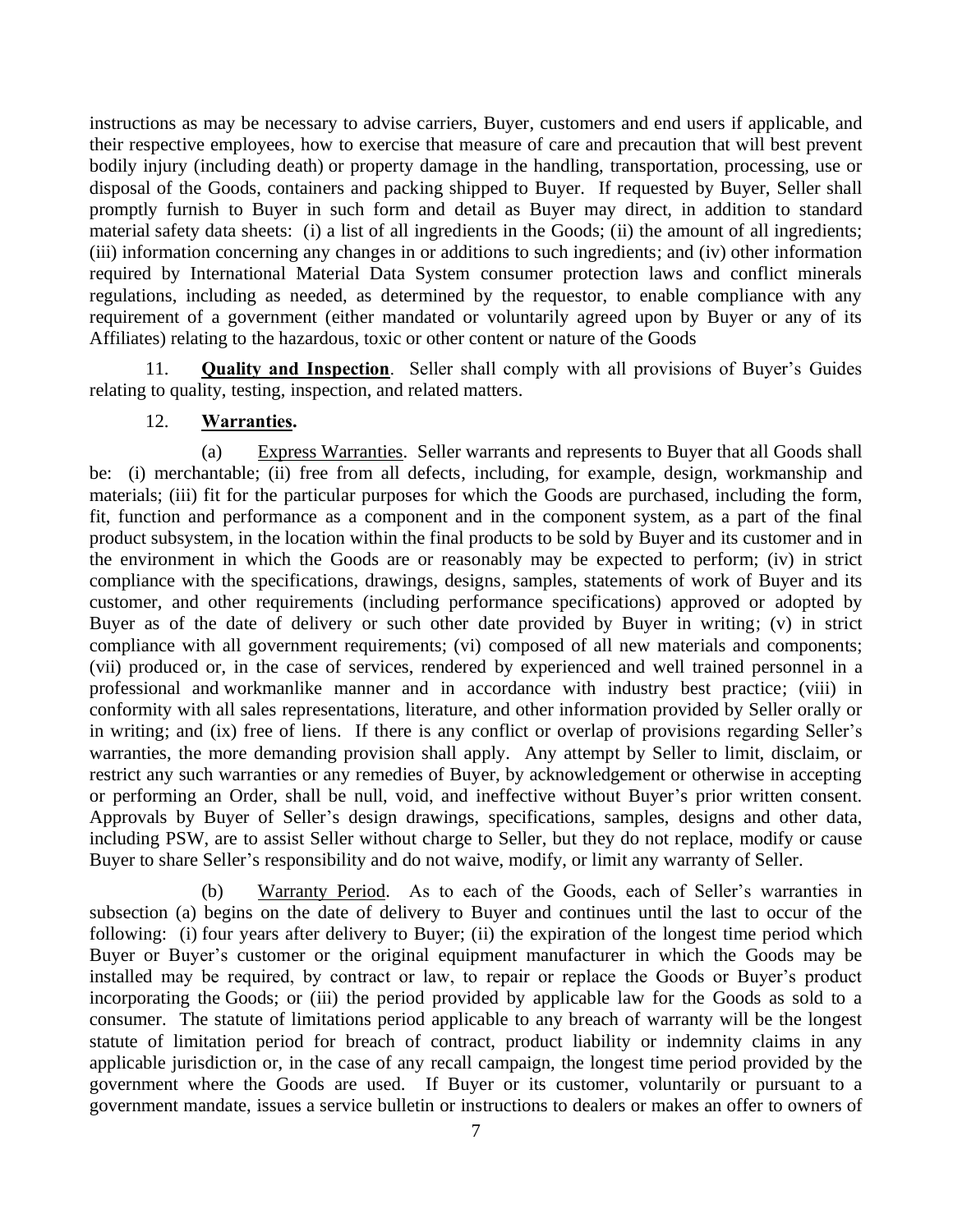vehicles (or other finished products) on which the Goods, or any parts, components or systems incorporating the Goods, are installed to provide remedial action to address a defect or condition that relates to safety or the failure of the product to comply with any applicable law, safety standard or guideline, whether in connection with a recall campaign or other customer satisfaction or corrective service action (a "Remedial Action"), the warranty shall continue for such time period as may be dictated by Buyer's customer or by the government where the Goods are delivered or used, and Seller shall fully comply with the requirements of the Remedial Action.

<span id="page-11-0"></span>(c) Warranty Intent and Purpose. All warranties are intended to provide Buyer with protection from any and all warranty claims brought against Buyer by its customer. This includes, but is not limited to, satisfying any customer-required warranties relating to the Goods or products into which the Goods are incorporated. All such customer-required warranties are incorporated herein by reference.

<span id="page-11-1"></span>(d) Notice of Breach. The following communications shall each constitute notice of breach of warranty under an Order: (i) any communication or notice specifying a defect, default, claim of defect or other problem or quality issue with any Goods; or (ii) any communication to Seller claiming that Seller's Goods are non-conforming or in breach of any warranty or that Seller is in default under an Order. Any such notice of breach by Buyer may only be rescinded in a writing signed by Buyer's Vice President of Corporate Supply Chain Management.

<span id="page-11-2"></span>(e) Buyer's Defense of Third-Party Claims. To mitigate its damages, Buyer may elect to fully defend or respond to any claim from Buyer's customer or other third party that any Goods supplied by Seller are defective, in breach of warranty, or otherwise did not meet applicable legal or contractual requirements. Seller and Buyer agree that this defense is in the interest of both Seller and Buyer. Seller waives any argument that Buyer's actions in responding or assuming such defense in any way limits or waives Buyer's right to assert a claim against Seller for breach of warranty, contribution, indemnification or other claim that may arise from or be related to the subject matter of any such third party claim. If Seller wishes to participate in negotiations with Buyer's customer or other third party regarding any such claim or in any related litigation or defense of any such claim, which participation shall be at the sole discretion of Buyer, then, in each case that Seller receives a notice of default or claim of breach, Seller shall give Buyer prompt written notice of its request to participate, which notice shall describe with particularity the details of Seller's position regarding the defense of the alleged default or breach.

<span id="page-11-3"></span>(f) Costs of Remedial Action. Notwithstanding the expiration of the warranty period set forth in these Terms, Seller shall nonetheless be liable for all costs and damages associated or incurred in connection with the conduct and/or administration of any Remedial Action that is caused in whole or in part by any failure of the Goods to conform to the warranties set forth in an Order, plus all reasonable expenses associated with determining whether a Remedial Action is or was necessary, plus all damages and remedies specified elsewhere in the Agreement. Buyer shall bear the initial burden of proving that a Remedial Action was caused in whole or in part by a failure of the Goods to conform to the warranties set forth in an order, including, by way of example only, through the use of statistical analysis or other sampling methodology to meet this burden, after which the burden of proof and of persuasion shall shift to Seller to prove that the Remedial Action was caused entirely by some other cause, unrelated to its breach of warranty. Any Remedial Action involving Goods sold to Buyer shall be treated confidentially and separately and distinctly from similar Remedial Actions of other products of Seller; provided that such separate and distinct treatment is lawful and Seller shall provide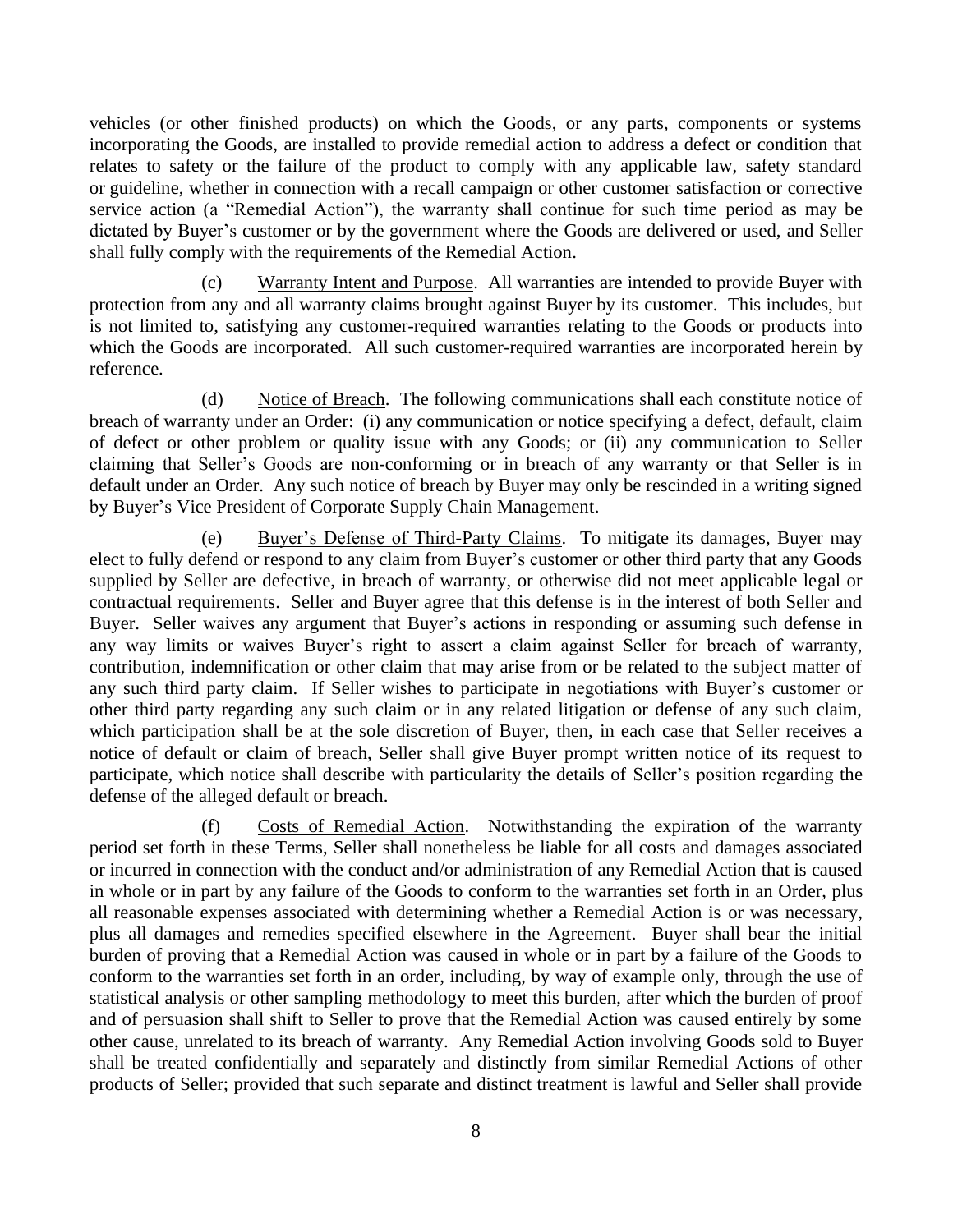at least the same protection and remedies to Buyer on such Goods as Seller provides to its other customers in connection with such similar Remedial Actions.

<span id="page-12-0"></span>(g) Cumulation. All warranties and remedies provided by these Terms are cumulative and in addition to those provided by law.

<span id="page-12-1"></span>(h) Assignability. All warranties under this Section are assignable by Buyer to its customers, end users and other third parties without notice to or consent by Seller.

#### 13. **Indemnity, Insurance, and Performance on Buyer's Premises.**

<span id="page-12-3"></span><span id="page-12-2"></span>(a) Indemnity and Liability. In addition to any rights to contribution, common law indemnity, or other remedy provided to Buyer by applicable law, Seller shall defend, indemnify, and hold harmless Buyer and Buyer's employees, officers, directors, and customers ("Indemnitees") from and against any and all Claims, damages, and expenses, including reasonable attorney fees and expenses relating to the investigation, defense and handling of any Claims, for personal injury, death, property loss or damage, or any other loss, expense, or damage ("Liabilities"), to Indemnitees or to any others (including Seller and its employees and agents) arising out of or in any manner connected with: (i) the defective design, engineering, production, labeling, use, sale, storage, condition, and/or safety of the Goods, whether or not incorporated in another product; (ii) any act or omission of Seller; and/or (iii) breach of any representation, warranty or covenant by Seller or a supplier of Seller, or employees or invitees of either of them, and in each case whether or not caused or contributed to by the fault or negligence of any of the Indemnitees. To be clear, Seller shall indemnify, defend and hold harmless Indemnitees even if any or all of the Claims or liabilities incurred by any or all of the Indemnitees are caused in part by the concurrent actions or negligence of one or more of the Indemnitees. Seller waives the application of the doctrine of comparative negligence and other doctrines that may allocate the liability covered by Seller's indemnity, provided that Seller shall not be obligated to indemnify Indemnitees from any claim which arises from the sole negligence of the Indemnitees. Seller waives and releases any rights of contribution, indemnity or subrogation it may have against any of the Indemnitees as a result of any indemnity claim asserted by another Indemnitee under this Section. Seller waives any provision of any workers' compensation act or other similar law whereby Seller could preclude its joinder by Indemnitees as an additional defendant, or avoid liability for damages, contribution or indemnity in any action at law, or otherwise where Seller's or its subcontractor's employees, heirs, assigns or anyone otherwise entitled to receive damages by reason of injury or death brings an action at law against any Indemnitee. Seller's obligation to Indemnitees shall not be limited by any limitation or exclusion on the amount or type of damages, benefits or compensation payable by or for Seller under an Order or other agreement or under any workers' compensation acts, disability benefit acts, or other employee benefit acts. The obligations in this subsection are in addition to Seller's duty to provide insurance. Seller's obligations hereunder will not be limited to the extent of any insurance available to or provided by Seller. This subsection shall not apply to any liability for which the law prohibits an Indemnitee from obtaining indemnity.

<span id="page-12-4"></span>(b) Insurance. Seller shall obtain and maintain insurance coverage in the following minimum amounts with reputable and financially responsible underwriters acceptable to the Buyer and having an A.M Best rating of at least A-VIII: workmen's compensation - statutory limits for jurisdictions in which work is to be performed; employer's liability-\$1,000,000; comprehensive general liability- with limits not less than \$10,000,000 per occurrence; automobile liability/bodily injury- with limits not less than \$5,000,000 per person for bodily injury and \$10,000,000 per accident for bodily injury, and \$5,000,000 per accident for property damage. An umbrella policy may be used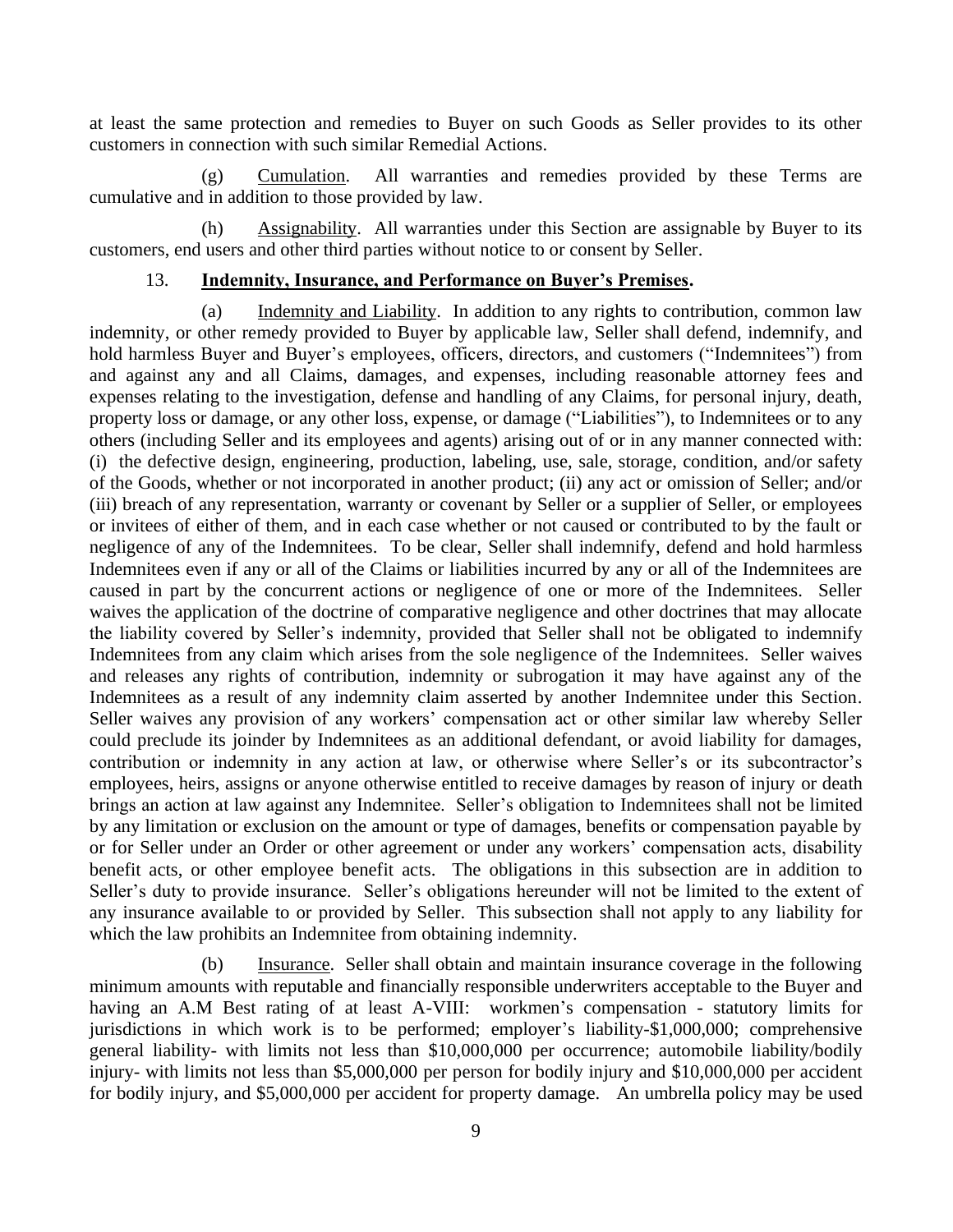to satisfy the required policy limits. All policies shall be issued by an insurer licensed to do business in the national, state/provincial, and local jurisdiction where Buyer shall use and sell the Goods. The comprehensive general liability insurance shall be an occurrence form of policy and cover global liability arising from products liability, premises, operations, independent contractor, productscompleted operations, personal injury and advertising injury, recall and liability assumed under contract. Buyer shall be named as an additional insured under all policies except workers compensation. The Workers Compensation, General Liability, Automobile Liability and any Umbrella Liability policies each will include a waiver of subrogation in favor of Buyer. Seller also waives subrogation against Buyer. Seller shall furnish to Buyer a certificate of insurance completed by its insurance carriers certifying that the required insurance coverages are in effect and will not be canceled or materially changed until 30 days after prior written notice has been delivered to Buyer. The certificate shall set forth the amount of each coverage, number of policy, date of expiration and Buyer as an additional insured. The purchase of such insurance coverage or the furnishing of a certificate shall not be a satisfaction of Seller's liability hereunder, or in any way modify Seller's obligation to indemnify Buyer.

<span id="page-13-0"></span>(c) Performance on Buyer's Premises. If Seller's performance under an Order involves operations by Seller on the premises of Buyer or one of its customers, Seller shall take all precautions necessary to prevent the occurrence of any injury (including death) to persons or damages to property during the progress of such performances. Seller shall defend and indemnify Buyer against any claim which may result in any way from any act or omission of Seller, its agents, employees or subcontractors on the premises of Buyer or one of its customers, to the same degree and with all the same conditions and stipulations as provided in subsection (a).

<span id="page-13-1"></span>14. **Termination for Other than Default**. In addition to any other rights of Buyer to cancel or terminate an Order or any Releases, Buyer may at its option immediately terminate all or any part of an Order or any Releases on 14 days' notice, for (a) the termination or material reduction in customer demands; (b) a change in Buyer's requirements; (c) Seller's failure to remain competitive in price, quality, delivery, and/or technology, whether or not such failure would be a default or breach by Seller; or (d) Buyer's convenience, by giving three days' written notice to Seller. Seller shall cooperate with Buyer in any transfer of production or other performance to a new supplier. Upon a termination under this Section, Buyer shall pay to Seller the following amounts without duplication: (i) the Order price for all conforming Goods which have been completed in accordance with an Order not previously paid; (ii) the actual direct cost of protecting Buyer's property; and (iii) the actual direct costs of work in process and raw materials reasonably incurred by Seller in furnishing or preparing to furnish the Goods under an Order or any Releases to the extent such costs are reasonable in amount and are properly allowable or apportionable, under generally accepted accounting principles, to the terminated firm portion of an Order or any Releases issued pursuant to an Order; less, however, the reasonable value or cost (whichever is higher) of any Goods or materials subsequently used or sold by Seller with Buyer's written consent and of the cost of any damaged or destroyed Goods or materials. Buyer shall not be liable to pay for finished Goods, work in process or raw materials obtained, fabricated or processed by Seller in amounts in excess of those authorized as firm in Releases, for any undelivered Goods which are Seller's standard stock or which are readily marketable, or for any finished Goods or materials which are not promptly delivered to Buyer after request by Buyer. Payments made under this Section shall not exceed the aggregate price payable by Buyer for finished Goods which would have been produced by Seller for firm quantities of finished Goods and materials under Releases outstanding at the date of termination for firm quantities of finished Goods and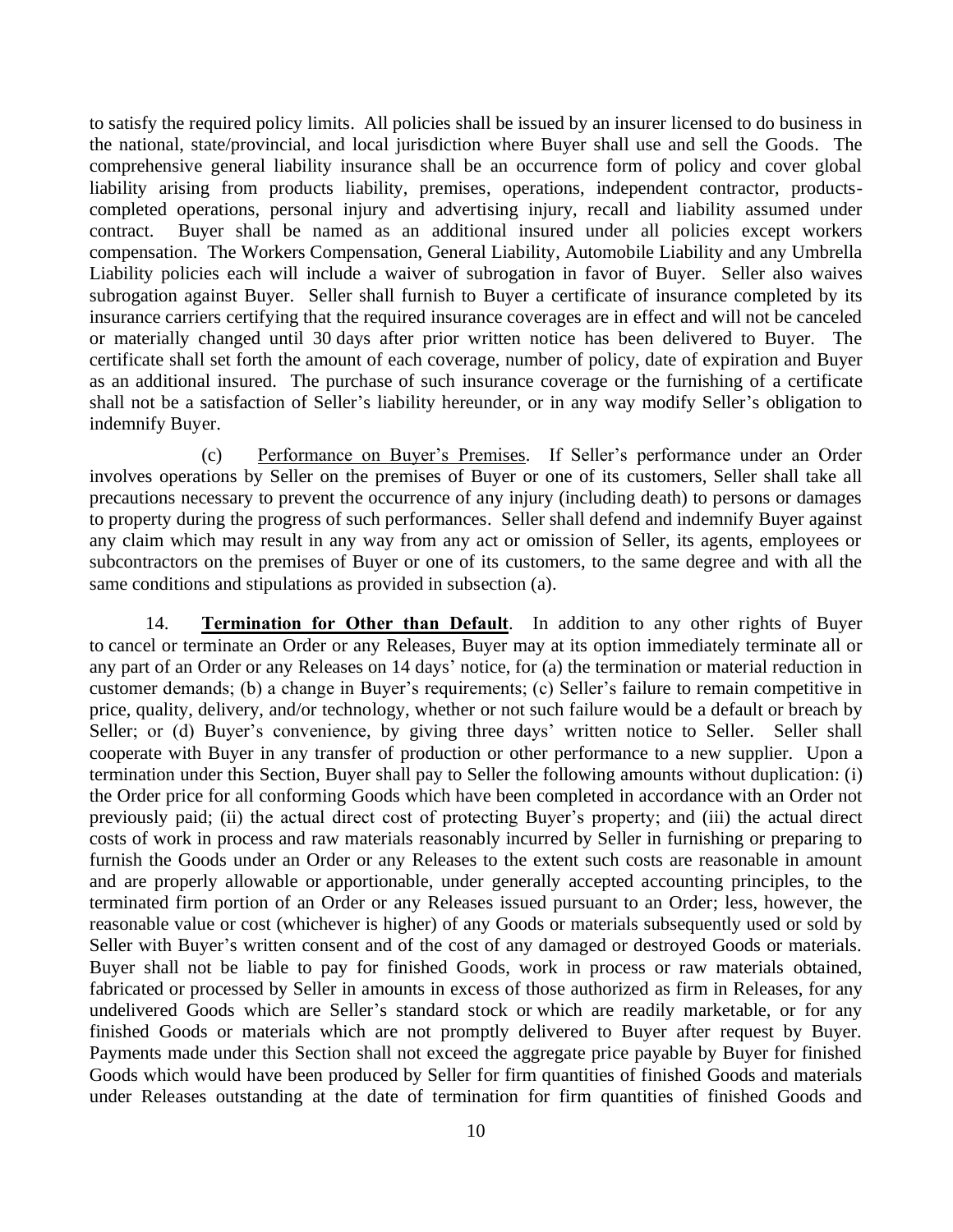materials. Except as provided in this Section, Buyer shall not be liable for and shall not be required to make any other payments to Seller, directly or on account of claims by Seller or Seller's suppliers or subcontractors, arising from termination of an Order, including but not limited to for loss of anticipated profit, revenue or opportunity, and for business interruption, unabsorbed overhead, product development and engineering costs, facilities and equipment, rearrangement cost or rental, unamortized depreciation costs, general and administrative burden charges, or interest on claims. Within 60 days from the effective date of termination, Seller shall submit a comprehensive termination claim to Buyer with sufficient supporting data to permit Buyer's audit and shall thereafter promptly furnish such supplemental and supporting information as Buyer shall request. Buyer, however, shall have no obligation to Seller under this Section if Buyer terminates its purchase obligations under an Order or any Release for any reason other than for Buyer's convenience under Subsection (d) above, except to the extent Buyer recovers from its customer for amounts otherwise due to Seller from Buyer under this Section. Payment under this Section shall constitute the exclusive liability of Buyer if an Order is terminated by Buyer pursuant to this Section. Seller has no right to terminate an Order except for a material breach by Buyer of Buyer's payment obligations as herein stated, to the extent of an amount not disputed by Buyer, provided that Seller shall first give Buyer written notice of any such breach and a reasonable opportunity (not less than 30 days) to cure.

### 15. **Default and Remedies.**

<span id="page-14-1"></span><span id="page-14-0"></span>(a) General. Seller shall be in default: (i) if Seller fails to perform any obligation within the time specified in an Order (including a Release) or any extension thereof granted by Buyer in writing, or upon Buyer's demand if no time has been specified; (ii) if Seller fails to make progress in the performance of any obligation so as to make Buyer reasonably apprehensive about Seller's ability or willingness to perform its obligations; (iii) if Seller repudiates or is in breach of any provisions of an Order, including any of Seller's warranties; or (iv) if Seller's performance of its obligations, or if any of the Goods, are found at any time to be defective in design, material or workmanship, or otherwise not in conformity with the requirements of an Order, and if in any of these defaults, the effects of which default can be cured, Seller does not cure such failure within seven calendar days (or such other period as Buyer may authorize in the notice of default).

<span id="page-14-2"></span>(b) General Remedies. Upon Seller's default, Buyer may by written notice of default to Seller, in addition to such other rights, remedies and choices as it may have under an Order or by law, at its option and sole discretion, take one or more of the following actions: (i) rescind, cancel or terminate an Order or any portion thereof; (ii) reject and return non-conforming or defective Goods at Seller's expense; (iii) require Seller to inspect the Goods and remove and replace non-conforming or defective Goods with Goods that conform to an Order; and/or (iv) take any other action at Seller's cost which Buyer determines in its reasonable judgment is necessary to cure Seller's default and/or mitigate the effect of Seller's default. If Buyer elects option (iii) and Seller fails to promptly make the necessary inspection, removal and replacement, Buyer may at its option and Seller's cost, inspect and repair or replace the Goods. Buyer may take remedial and other action based on one or more Sections of this Agreement as alternative and/or cumulative basis. Seller shall continue performance of an Order to the extent not terminated and shall be liable to Buyer for any excess costs for alternative products or services obtained by Buyer. Buyer, at its sole discretion, may also elect to extend the delivery schedule and/or to waive other deficiencies in Seller's performance, in which case an equitable reduction in an Order price may be established by Buyer to compensate Buyer for its damages. If Seller for any reason anticipates difficulty in complying with a required delivery or other date, or in meeting any of the other requirements of an Order, Seller shall promptly notify Buyer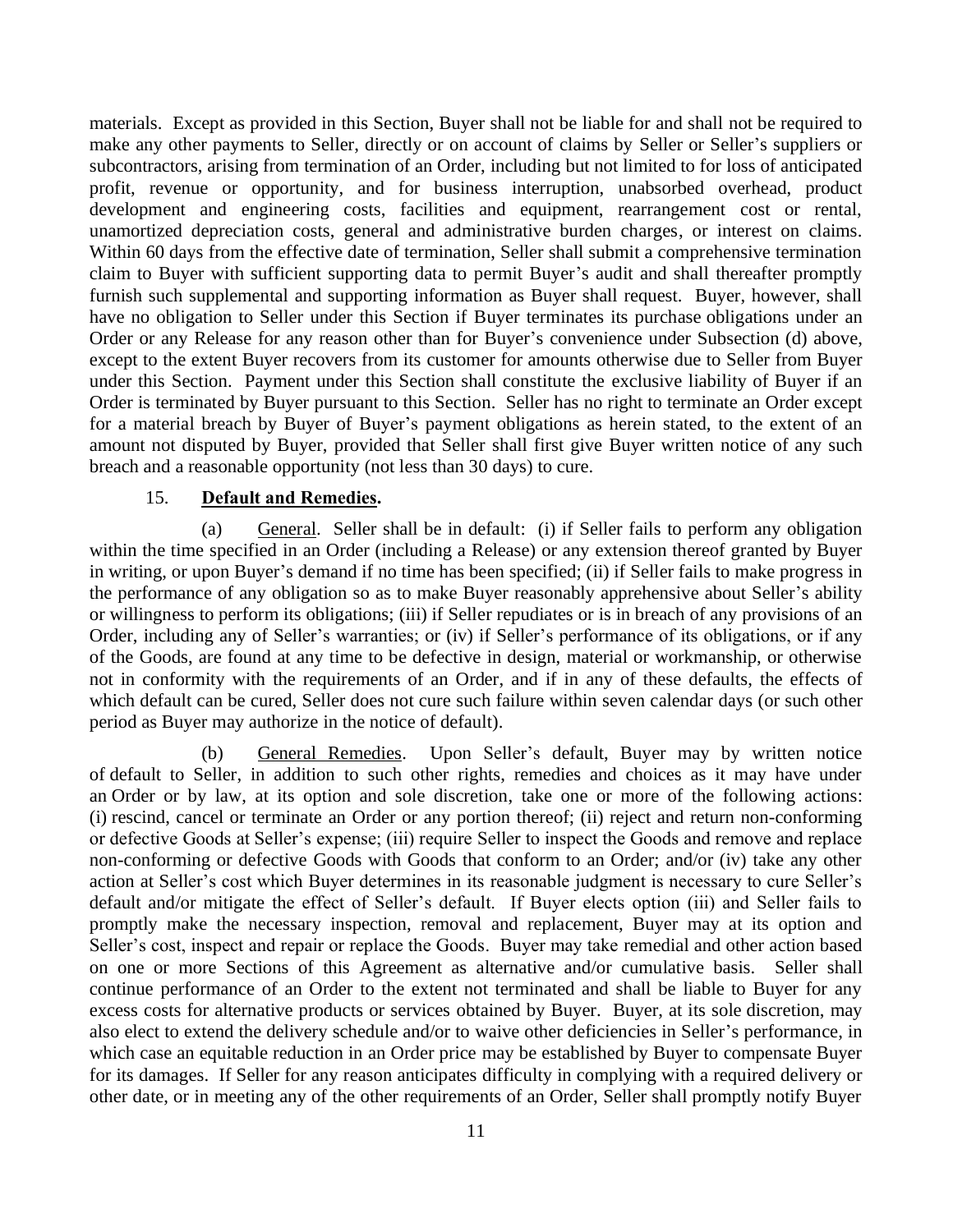in writing of the potential default, the cause thereof, and the estimated length of the anticipated default. Buyer is under no obligation to waive any default.

<span id="page-15-0"></span>(c) Damages. Seller shall reimburse Buyer for all direct, indirect, incidental, consequential and special damages caused by or related to Seller's default, including, but not limited to: (i) lost profits, revenue, opportunity, and business interruption; and (ii) costs, expenses and losses incurred directly or indirectly by Buyer or its customers: (x) in inspecting, sorting, repairing or replacing non-conforming Goods; (y) resulting from production interruptions; (iii) in conducting any Remedial Action, recall or other corrective service actions; or (iv) resulting from personal injury (including death) or property damage. Damages include reasonable actual attorneys' and other professionals' fees incurred by Buyer. Buyer's indirect costs include but are not limited to such administrative charges as Buyer establishes from time to time to compensate Buyer for its time and effort in addressing issues related to Seller's default. Buyer may also at its option adjust the price of the non-conforming Goods which it elects to accept to reflect the reduced value of the Goods.

<span id="page-15-1"></span>(d) Specific Performance. Seller acknowledges and agrees that money damages would not be a sufficient remedy for any actual, anticipatory or threatened breach of any Order by Seller with respect to its delivery of Goods to Buyer and that, in addition to all other rights and remedies which Buyer may have, Buyer shall be entitled to specific performance and interlocutory and permanent injunctive or other equitable relief as a remedy for any such breach, without proof of actual damages, without establishing a "balance of convenience", and without bond or other security being required.

<span id="page-15-2"></span>(e) Duty to Deliver. Seller's continued holding of the Goods, Furnished Property, or Required Tooling, after demand has been made by Buyer for delivery, will substantially impair their value, and Buyer shall be entitled to a court order for possession without bond. Seller shall continue to sell and deliver Goods under an Order during any dispute with Buyer provided Buyer continues to pay Seller amounts owed in excess of any right of offset.

<span id="page-15-3"></span>(f) Disclaimer of Liability for Certain Damages. UNDER NO CIRCUMSTANCES SHALL BUYER BE LIABLE FOR CONSEQUENTIAL, INCIDENTAL, PUNITIVE, OR EXEMPLARY DAMAGES, DAMAGES FOR LOST PROFITS, REVENUE, OPPORTUNITY, OR BUSINESS INTERRUPTION, AND/OR SIMILAR DAMAGES.

<span id="page-15-4"></span>(g) Transition of Supply. In connection with the expiration, termination or nonrenewal of an Order, in whole or in part, including based on any decision by Buyer to source the Goods from any alternate supplier, Seller shall cooperate with Buyer in the transition of supply of the Goods, including the following: (a) Seller shall continue production and delivery of all Goods as ordered by Buyer, at the prices and other terms stated in an Order, without premium or other condition, during the entire period reasonably needed by Buyer to complete the transition to the alternate supplier, such that Seller's action or inaction causes no interruption in Buyer's ability to obtain the Goods as needed; (b) at no cost to Buyer, Seller shall promptly provide all requested information and documentation regarding and access to Seller's manufacturing process, including on-site inspections, bill-of-material, data, tooling and process detail and samples of the Goods and components; and (c) subject to Seller's reasonable capacity constraints, Seller shall provide special overtime production, storage and/or management of extra inventory of the Goods, extraordinary packaging and transportation and other special services (collectively "Transition Support") as expressly requested by Buyer in writing. If the transition of supply occurs for reasons other than Buyer's default, Buyer shall, at the end of the transition period, pay the reasonable, actual cost of Transition Support as requested by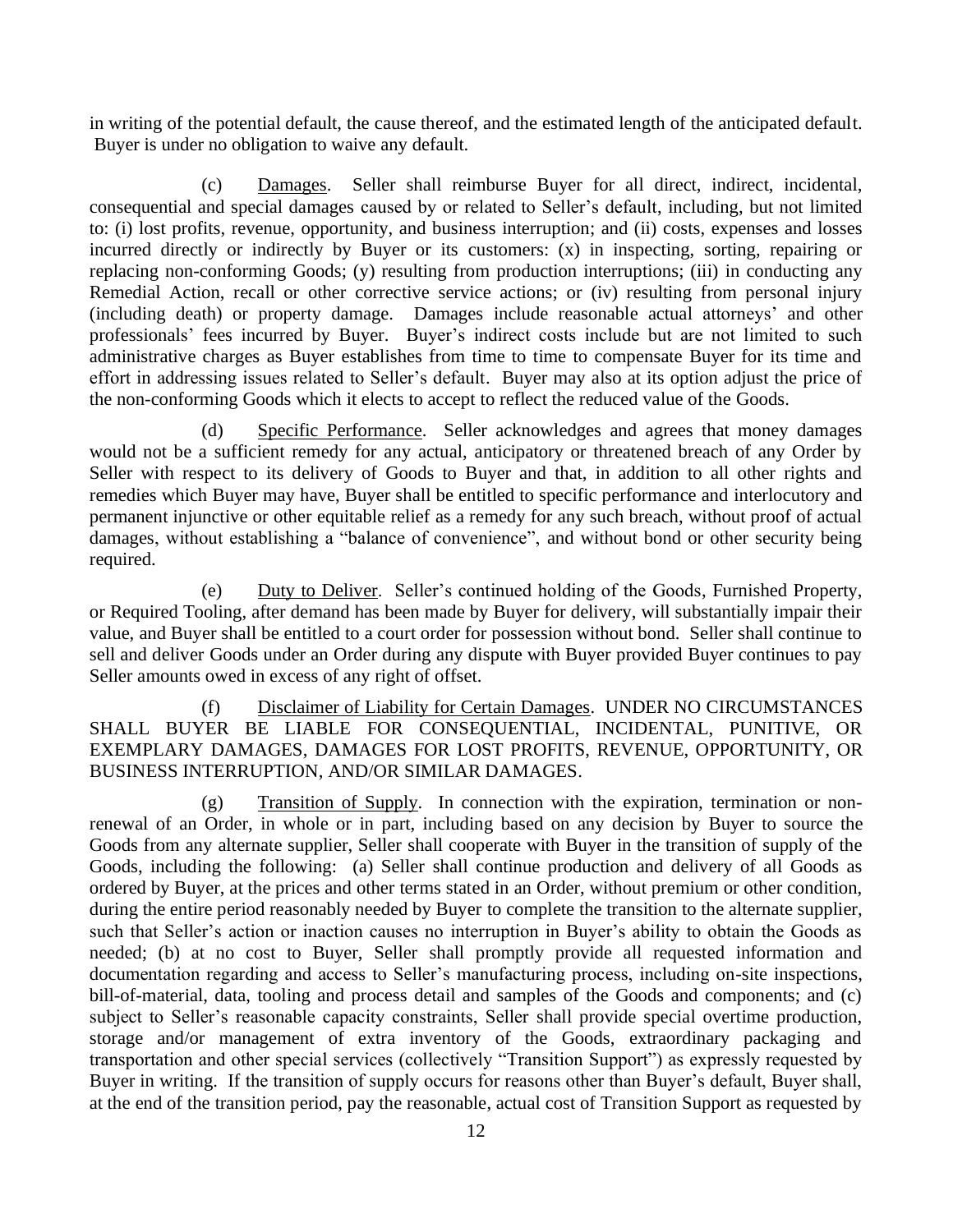Buyer in writing and incurred by Seller, provided that Buyer has approved Seller's estimate of such costs in writing prior to Seller incurring such costs.

## 16. **Property Furnished or Purchased by Buyer or Its Customer for Seller's Use.**

<span id="page-16-1"></span><span id="page-16-0"></span>(a) Ownership. Unless otherwise agreed in a writing signed by Buyer, all tooling, tooling designs, equipment, equipment designs, material and other property of every description furnished to Seller by Buyer or its customer, or acquired or developed by Seller but paid for or to be paid for by Buyer or its customer as a separate price or amortized in the price of the Goods, and any materials affixed or attached thereto and replacement thereof (all of which constitutes "Furnished Property"), shall be and remain exclusively the personal property of Buyer or its customer and shall be held as an at-will bailment and in trust for the benefit of Buyer or its customer as their interests may exist. All additions, attachments, accessories and repairs to the Furnished Property, and replacements thereof, shall be deemed Furnished Property and shall become the exclusive property of the owner of the affected Furnished Property without payment. Seller shall not substitute any of its own property for use in place of Furnished Property and to the extent it does so, such property shall become the Furnished Property of the owner of the property replaced. All designs and intellectual property included in Goods or Furnished Property are owned by Buyer and/or shall be transferred to Buyer in a format dictated by Buyer immediately upon request and shall not be encumbered in any way by Seller. Title to the Furnished Property which is acquired by Seller and its contractors, and the components thereof, shall vest in Buyer upon their acquisition or production even though the Furnished Property is not completed. Seller shall sign separate at-will bailment and other agreements confirming the status of Furnished Property under these Terms and other terms as required by Buyer if requested by Buyer. Seller is also bound by any additional obligations relating to Furnished Property which are contained in Buyer's contract with its customer. Buyer, in its own name, may enforce such obligations on behalf of its customer.

<span id="page-16-2"></span>(b) Maintenance, Taxes, and Risk of Loss. Seller shall install, maintain, repair, replace and return Furnished Property in good condition and working order, reasonable wear and tear excepted, at Seller's cost. Seller shall pay all taxes assessed against the Furnished Property or for its use while in the possession or control of Seller, whether or not Buyer is required by law to pay such taxes. Risk of loss is on Seller.

<span id="page-16-3"></span>(c) Markings. Each individual item of Furnished Property (and the container in which it may be stored) shall be plainly and permanently marked or otherwise adequately identified and permanently marked by Seller as the property of Buyer and/or Buyer's customer as directed by Buyer, including pursuant to Buyer's tool/asset tagging procedure, as specified in Buyer's Guides, and with the project and part number on which it is used.

<span id="page-16-4"></span>(d) Use and Safety. Seller shall not use or permit others to use Furnished Property except to fill Orders. Seller shall not, under any circumstance, sell or transfer any product or service produced with the Furnished Property except to Buyer and its designees. Seller shall use Furnished Property in a careful and safe manner. Seller, at its sole cost and expense, shall furnish any and all appropriate safety systems and training for use of Furnished Property, including any which are integrated into the production process, so as to meet all applicable federal, state, provincial, and local safety statutes, rules, regulations, and/or codes for the place in which the Furnished Property will be used and otherwise to reduce or eliminate all known or reasonably foreseeable risks of injury to users or bystanders.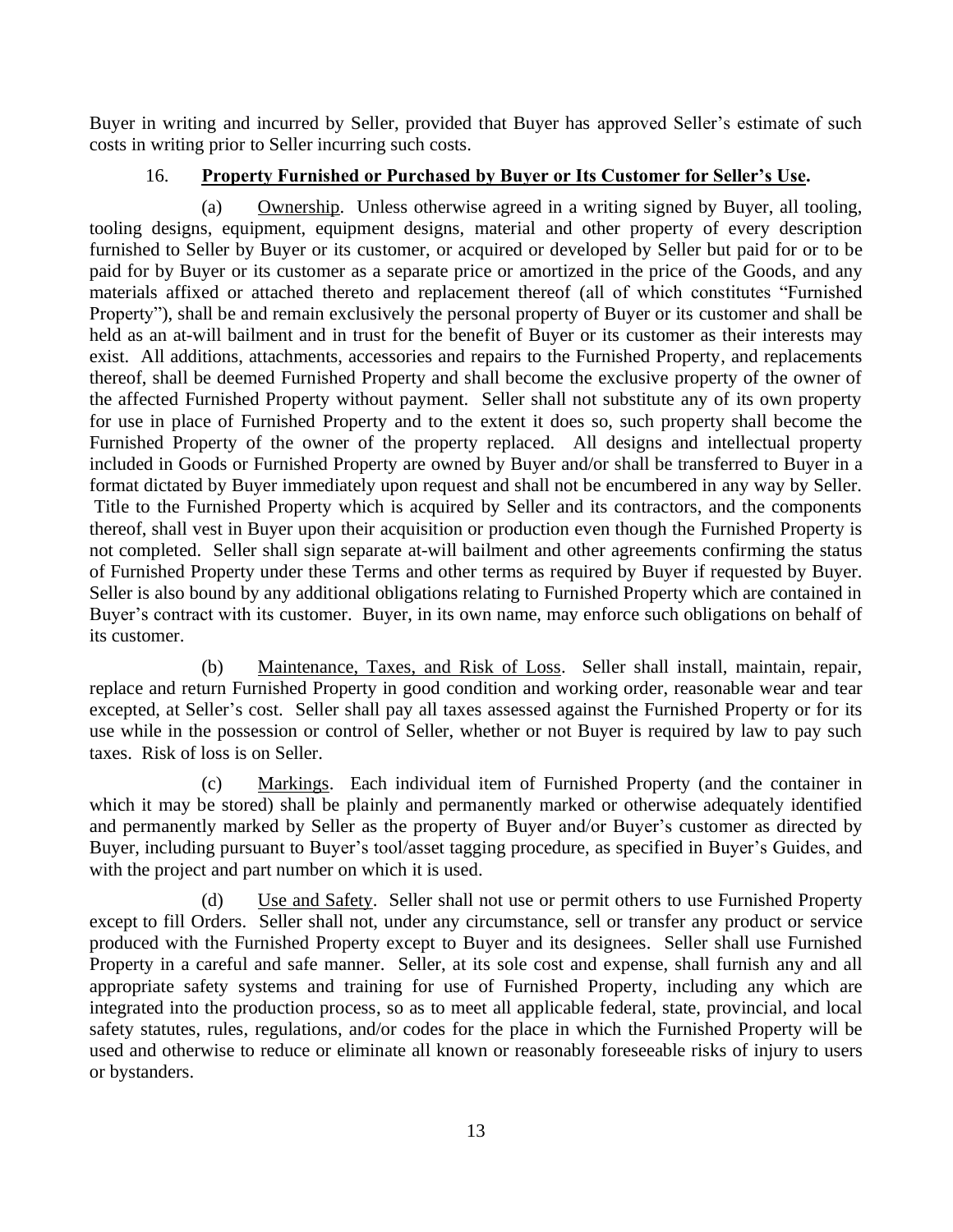<span id="page-17-0"></span>(e) Buyer's Warranty Disclaimer. Seller accepts any completed or in process Furnished Property from Buyer "AS IS" and without any representation, warranty or duty from Buyer except as may be specifically stated as such in an Order. It is Seller's obligation to determine if the Furnished Property is suitable for its intended purpose. ANY IMPLIED WARRANTIES OF MERCHANTABILITY, FITNESS FOR A PARTICULAR PURPOSE AND NON-INFRINGEMENT OF BUYER AND ITS CUSTOMER ARE DISCLAIMED.

<span id="page-17-1"></span>(f) Express Trust. Payments made by Buyer for Furnished Property are made by Buyer to Seller in express trust for the benefit of Buyer and of any third party toolmaker and other supplier used by Seller or others to produce all or a portion of the Furnished Property who has a perfected toolmaker's lien or similar lien on the Furnished Property which is superior to Buyer's interest in the Furnished Property. Buyer's payments for Furnished Property are in trust, and Seller shall hold these payments as trustee in express trust for Buyer and the toolmaker to satisfy such lien. Seller acknowledges that such toolmaker is an intended third party beneficiary of this Section and that Buyer and the toolmaker each has the right to enforce the trust directly against Seller only. As an obligation of its position as a trustee, Seller shall provide in its purchase order or other agreement with the toolmaker or other supplier that it shall not include or consent to include Buyer as a party to an action against Seller for payment of all or a portion of the Furnished Property but shall provide notice to Buyer of any action to obtain or retain possession of Furnished Property. Seller shall at Buyer's request defend and/or indemnify Buyer against any action and the costs thereof, including reasonable attorney fees, by the toolmaker or other supplier against Buyer relating to Furnished Property.

<span id="page-17-2"></span>(g) Liquidated Damages. Time is of the essence, and any delays will result in substantial damages to Buyer. Seller shall pay to Buyer one (1%) percent of the purchase price of an Order for Furnished Property for each day of delay of the final completion or any interim scheduled completion or deliverable resulting from any breach of an Order by Seller, not to exceed twenty (20%) percent of the purchase price. This liquidated damage provision is only to compensate for the period of delay referenced and shall not affect Buyer's right to injunctive and other relief.

### 17. **Required Tooling**.

<span id="page-17-4"></span><span id="page-17-3"></span>(a) Required Tooling Defined. All production aids and equipment which are necessary for Seller to produce Goods in accordance with an Order, including, but not limited to, tooling, jigs, dies, measuring and testing devices, gages, fixtures, molds, patterns, templates, software, hardware, and other personal property used in the production process, whether or not Furnished Property or property which is owned or leased by Seller or its subcontractors, are included in the term Required Tooling.

<span id="page-17-5"></span>(b) Maintenance, Repair, Alteration, Use, Replacement, and Insurance. Seller, at its own expense, shall keep in good condition, repair, and replace when necessary all Required Tooling. Required Tooling must be designed, maintained and/or repaired by Seller so as to be adequate for production of Goods in compliance with all specifications, at capacity levels which meet or exceed all quotations, Buyer's forecasts and historical purchase levels, for the duration of an Order, including for service and replacement parts. Seller shall advise Buyer promptly in writing of any required repair or replacement of Required Tooling. Upon demand, Seller shall submit to Buyer a service schedule and a description of the condition of each piece of Required Tooling, including photographs. Buyer may inspect Required Tooling and Seller's facilities during normal working hours upon one day's prior notice to Seller. Seller shall not relocate the Required Tooling without the prior written consent of Buyer. Seller shall be responsible for obtaining any PPAP required because of movement,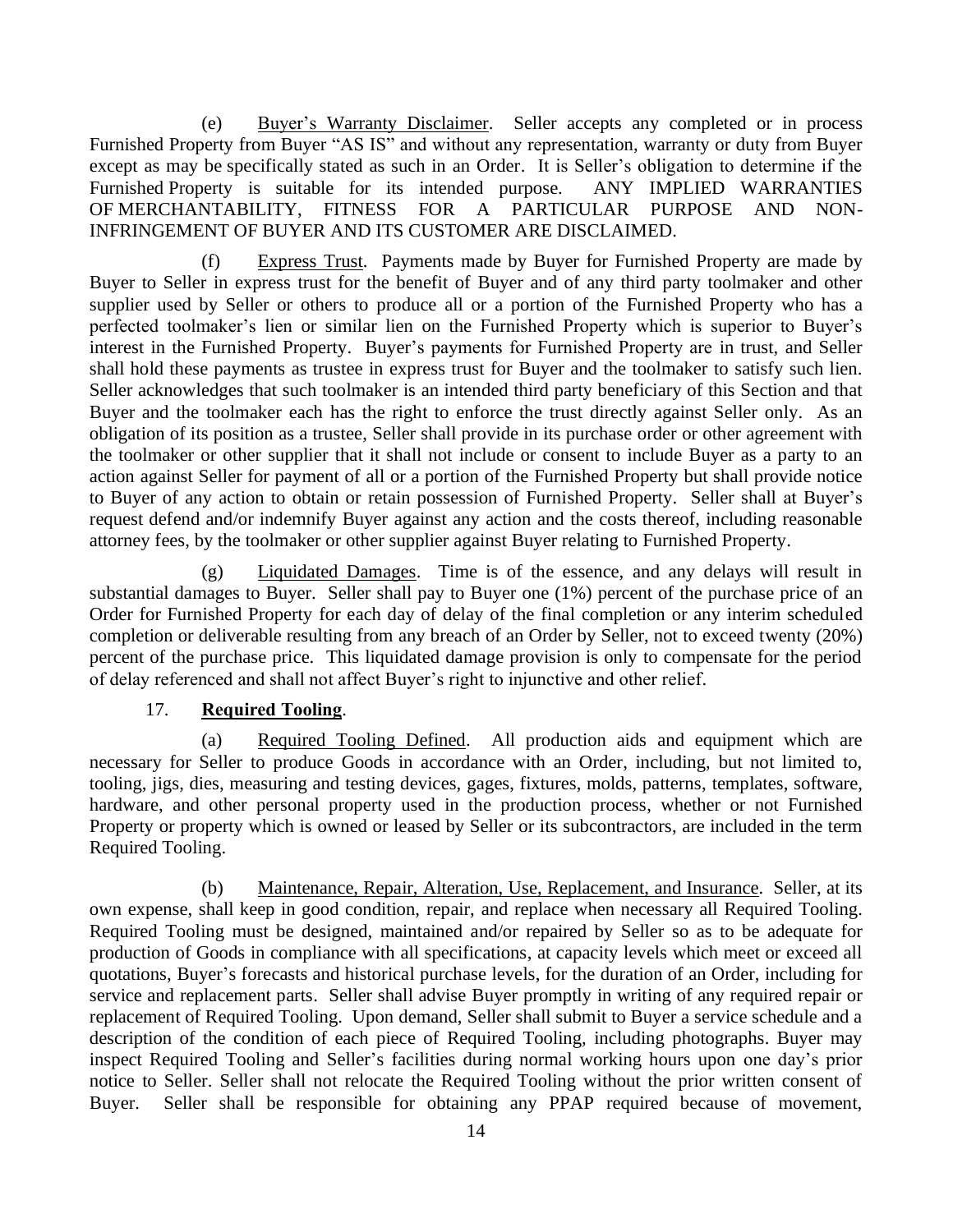modifications, repair, replacement, or other events impacting Required Tooling. Seller shall insure Required Tooling with fire and extended all risk coverage insurance for its replacement value and provide Buyer with certificates of insurance evidencing such coverage. The cost of changes to Required Tooling necessary to make design changes and specification changes to the Goods authorized by Buyer in writing shall be paid for by Seller unless otherwise provided in an Order.

<span id="page-18-0"></span>(c) Option to Purchase. Seller grants Buyer an irrevocable option to purchase and take possession of and good title to some or all of the Required Tooling (including leases thereof) as selected by Buyer, that is not Furnished Property and is specific for the production of Goods, upon tender to Seller of a purchase price computed as the book value thereof, less any amounts Buyer has previously paid to Seller in any manner for the cost of Required Tooling (e.g., by separate payment or by an allocated portion of the price of the Goods as shown in an Order or documents provided by Seller such as, for example only, a bill of materials); provided, however, that this option to purchase shall not apply to any Required Tooling used primarily to produce products that are standard stock of Seller sold to purchasers other than Buyer. As soon as Buyer notifies Seller in writing it wishes to make use of its option to take possession of and title to Required Tooling which is not Furnished Property, Seller shall possess such Required Tooling in the name and on behalf of Buyer henceforth, shall mark it as Buyer's property, shall instruct any subcontractor accordingly, and shall take all other measures to safeguard Buyer's title to Required Tooling until instructed to deliver it to Buyer's or any other location as specified by Buyer.

<span id="page-18-1"></span>(d) Buyer's Right to Possession and Seller's Duty to Deliver. On Buyer's request, Seller immediately shall deliver any Furnished Property or purchased Required Tooling to Buyer at Seller's or its subcontractor's plant or other location specified by Buyer. Seller is responsible for labor and other costs of dismounting, dismantling, packaging, and otherwise preparing and staging the Required Tooling for delivery. Seller shall cooperate with Buyer in removing the Required Tooling from the location of Seller or its subcontractor. Seller shall have no right, after tender of the purchase price of Required Tooling, to retain possession of any Required Tooling to secure payment of any amounts owed or for any other reason, and Seller waives any common law or statutory lien rights, and acknowledges that a claim for damages (with any bond in the amount of the purchase price of tooling to be purchased as may be required by a court) is an adequate remedy. If the Required Tooling is not utilized to produce any Goods for Buyer for a period of five years, Seller shall so notify Buyer in writing and request instructions as to the disposition of the Required Tooling. Seller shall not dispose of any Required Tooling at any time without obtaining prior written approval from Buyer.

<span id="page-18-2"></span>(e) Injunctive Relief. The Required Tooling, including all Furnished Property, is a unique product which is critical in the production of a unique part or assembly. Seller expressly acknowledges that Buyer is in an industry that has exacting standards for delivery, quality, and other performance including just-in-time delivery requirements. The failure to produce or deliver the Required Tooling in accordance with the requirements of an Order can expose Buyer to significant claims by third parties and a significant loss of business and reputation which will be very difficult or impossible to quantify and for which Seller may be fiscally unable to respond in monetary damages. Whether or not the parties are in a dispute, Buyer shall be entitled to possession of the Required Tooling on demand and tender of payment to Seller or Seller's tooling subcontractor of any portion of the unpaid purchase price owed Seller under an Order for the Required Tooling which is not contested by Buyer, and Seller shall be entitled to orders for specific performance, preliminary and permanent injunctions and/or other extraordinary relief, which relief shall be cumulative and in addition to any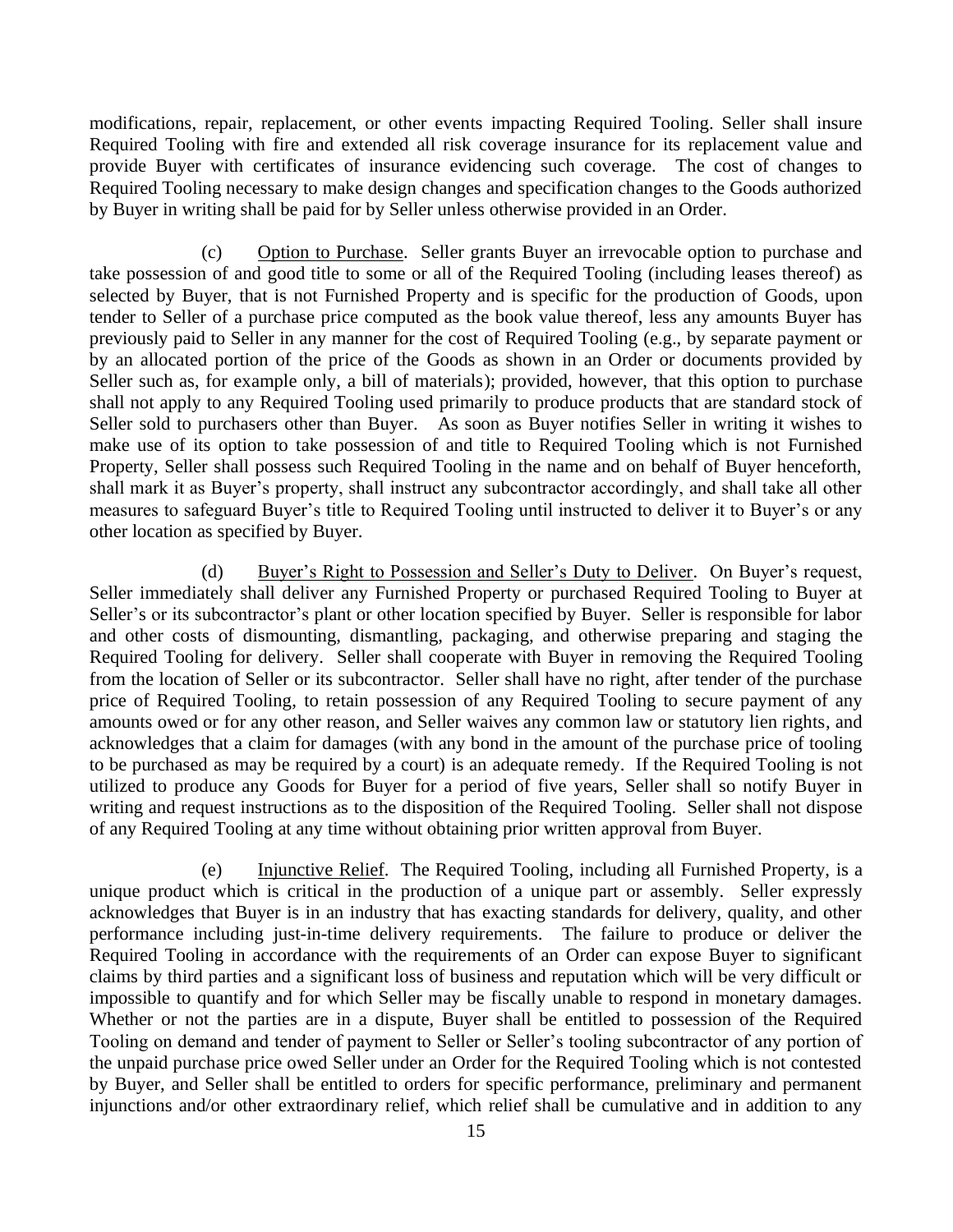and all other remedies to which any party may be entitled under this Agreement or by law or equity, including but not limited to an ex parte order for possession of the tooling. Seller waives any requirement for posting of a bond, provided that, if a waiver is not permitted by law, the amount of the bond shall not exceed the unpaid purchase price. CERTAIN JURISDICTIONS PROVIDE THE RIGHT TO A TRIAL BY JURY, BUT THIS RIGHT MAY BE WAIVED. SELLER HEREBY KNOWINGLY, VOLUNTARILY AND WITHOUT COERCION, WAIVES ALL RIGHTS TO A TRIAL BY JURY OF ALL DISPUTES ARISING OUT OF OR IN RELATION TO A PROCEEDING BY BUYER TO OBTAIN POSSESSION OF REQUIRED TOOLING TO THE FULL EXTENT ALLOWED BY LAW

#### 18. **Compliance with Laws.**

<span id="page-19-1"></span><span id="page-19-0"></span>(a) Contractual Obligations. Seller shall include any provisions, representations, agreements, or contractual clauses required to be included or incorporated by reference or operation of law in any contracts resulting from acceptance of an Order, including, for contracts to be performed in the United States, those dealing with Equal Employment Opportunity, Employment of Veterans, Employment of the Handicapped, Employment Discrimination Because of Age, Utilization of Disadvantaged Business Enterprises and the related Acts and Executive Orders, or, in Canada, the right to equal treatment with respect to employment without discrimination and freedom from harassment in the workplace as provided in the OHSA and the Human Rights Code (Ontario), and any similar applicable state or provincial legislation, as now or hereafter amended or codified and any similar laws of the jurisdiction of production and destination of the Goods. Seller shall comply with all applicable requirements as a subcontractor if an Order qualifies Seller as a subcontractor on a government contract.

<span id="page-19-2"></span>(b) Labor Standards. Seller warrants that any Goods produced in the United States shall be produced in compliance with the requirements of the Fair Labor Standards Act of 1938, as amended, including Section 12(a) thereof and Seller shall insert a certificate to that effect on all invoices submitted in connection with an Order. Seller warrants that the Goods produced outside the United States shall be produced in facilities that comply with local law and any safety, labor or employment, and environmental standards imposed by law or adopted by Buyer. Seller and its subcontractors shall comply with all applicable laws relating to labor relations and human rights in the production of Goods and its work places.

<span id="page-19-3"></span>(c) Industry Standards and Law. Seller warrants that it shall comply with all applicable industry standards and national, state/provincial and/or local laws, rules, regulations and ordinances/bylaws applicable to the Goods and performance of an Order in the jurisdiction of production and destination of the Goods.

<span id="page-19-4"></span>(d) Seller's Import Obligations. To the extent Goods are to be delivered under these or other terms requiring Seller to deliver with duty and taxes paid to the destination country (e.g., DDP), Seller warrants that Buyer will not be a party to the importation of the Goods, that the transaction(s) represented by an Order will be consummated after importation, and that Seller will neither cause nor permit Buyer's name to be shown as "importer of record" on any customs declaration. Seller also warrants that, under DDP terms, it has resident or non-resident importation rights into the destination country with knowledge of the necessary import laws. If Seller is acting as the importer of record into a country for the delivery of Goods to the Buyer or its designee, including any component parts thereof, associated with an Order, Seller shall provide Buyer required documentation and all necessary information for duty drawback purposes.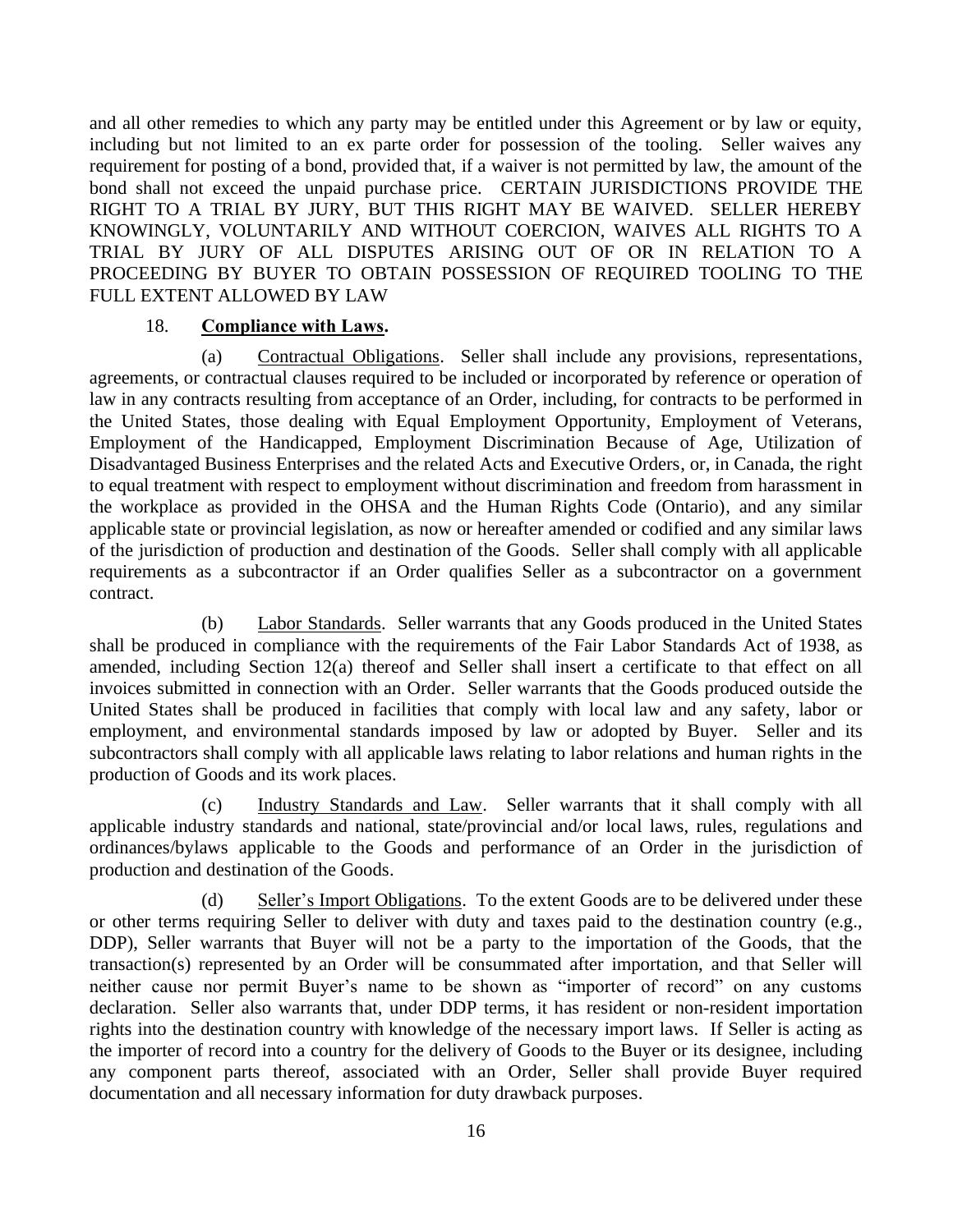<span id="page-20-0"></span>(e) Conflict Minerals Reporting. Seller warrants that, to its knowledge, no tantalum, tin, tungsten and/or gold ("Conflict Minerals"), contained in any Goods subject to this order, originated from the Democratic Republic of the Congo or an adjoining country, unless the Conflict Minerals were processed by a facility listed as compliant pursuant to the CFSI Conflict-Free Smelter Program. Seller agrees to abide by the terms and conditions in Buyer's Conflict Minerals Policy, and to communicate to its sub-suppliers its own commitment to responsible sourcing and legal compliance. Seller shall cooperate and work with its sub-suppliers in an attempt to ensure traceability of Conflict Minerals at least to smelter or refiner level, to maintain and record all Conflict Minerals traceability documentation for five years, and to provide such documentation to Purchaser upon request.

(d) USMCA and Related Reporting. [language under development for this section]

(e) Seller shall mark the Goods with their country of origin unless otherwise instructed in writing by Buyer. Seller shall inform Buyer immediately in writing of any change of origin of Goods and supply revised declaration or origin and/or trade preference forms showing the change.

#### 19. **Confidentiality and Intellectual Property.**

<span id="page-20-2"></span><span id="page-20-1"></span>(a) Confidentiality. At all times prior to, during and after an Order, Seller shall: (i) maintain the confidentiality of any information disclosed by Buyer or any parent, Affiliate, customer and contractor, including for example only, any technical, process or economic information derived from drawings, specifications, samples and other data furnished by Buyer in connection with an Order, whether or not identified as "confidential" upon disclosure ("Confidential Information"); (ii) not disclose or permit the disclosure of any Confidential Information to any person other than its employees or subcontractors for whom such knowledge is essential for performance of an Order; (iii) not use Confidential Information except for performance of an Order; and (iv) not disclose any of the terms of an Order or any details or characterization of Buyer's performance of an Order. Seller shall immediately notify Buyer of any disclosure of any Confidential Information that is not permitted by these Terms or other misuse of any Confidential Information or breach of these Terms. Except as required for the efficient performance of an Order, Seller shall not: (x) use Confidential Information or make copies or permit copies to be made of Confidential Information without the prior written consent of Buyer; or (y) sell to any third party any products which are constructed with or incorporate Confidential Information obtained by Seller or from reverse engineering of the Goods. If any copies of Confidential Information are made with prior consent, notice referring to the requirements of this Subsection shall be placed on the copies. Without limiting the direct liability of Seller's employees, subcontractors and others who may have received Confidential Information directly or indirectly from Seller, Seller shall be responsible for the improper disclosure or other misuse of Confidential Information by Seller's employees, subcontractors and others obtaining Confidential Information from Seller, and Seller shall immediately take such steps as may be necessary to terminate any continuing improper disclosure or misuse by any of Seller's employees, subcontractors and others of which Seller becomes aware. Seller shall not disclose Buyer's Confidential Information to any third party without Buyer's prior written consent. Buyer makes no representation, condition or warranty of any kind, express or implied, with respect to any Confidential Information. Buyer may, at its sole discretion, elect at any time, by written notice to Seller, to terminate Seller's further use of Confidential Information for any purpose, other than completion of contractual obligations. Upon receipt of such notice, Seller shall, and shall cause Seller's employees, its subcontractors, and others to promptly cease all further use of Confidential Information, return to Buyer all physical materials containing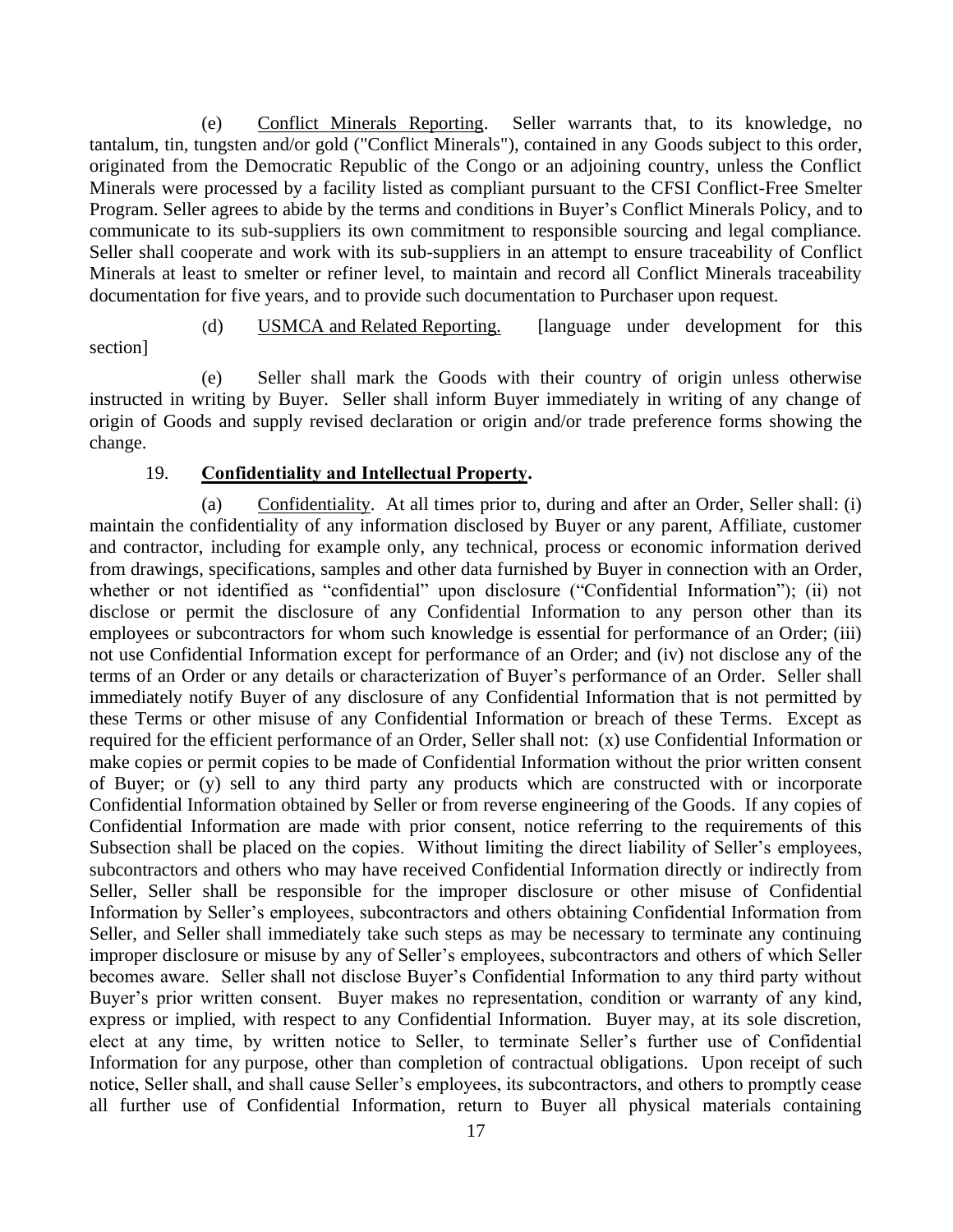Confidential Information, whether the materials were originally provided by Buyer or copied or otherwise prepared by Seller or any of Seller's employees or subcontractors, and erase or otherwise destroy any Confidential Information kept by Seller or any of Seller's employees or subcontractors in electronic or other non-physical form. Such termination by Buyer shall not affect Seller's continuing obligations in this Subsection. These obligations are in addition to other obligations relating to Confidential Information under other agreements signed by the Parties.

<span id="page-21-0"></span>(b) Seller's Non-Confidential Information. Any knowledge or information disclosed by Seller or on its behalf to Buyer, its Affiliates or subcontractors, which in any way relates to an Order, shall not, unless otherwise specifically agreed to in writing by Buyer, be deemed confidential or proprietary information, and shall be acquired by Buyer, free from any restrictions (other than restrictions under valid patents), as part of the consideration for an Order, and Buyer may disclose such information.

<span id="page-21-1"></span>(c) Indemnification. Seller, at its expense, shall defend, indemnify and hold harmless Buyer and its successors, assigns, customers and users with respect to every claim that may be brought against Buyer or others that use the Goods, for any actual or alleged infringement of any present or future patent, copyright, industrial design right or other proprietary right based on Seller's activity under an Order, or the manufacture, sale or use of the Goods: (i) alone; (ii) in combination by reason of their content, design or structure; or (iii) in combination in accordance with Seller's recommendations. Seller shall investigate and defend or otherwise handle every such claim, and at Buyer's request, assist Buyer in Buyer's investigation, defense or handling of any such claim. Seller shall pay all expenses and damages or settlement amounts that Buyer and others selling Buyer's products or using the Goods of an Order may sustain by reason of each such indemnified claim. If the use or sale of the Goods is enjoined, Seller shall, at its own expense and at Buyer's option, either: (x) procure the right to continue using the Goods; (y) replace the Goods with a non-infringing equivalent; or (z) remove the Goods and refund the purchase price and the transportation and installation costs thereof. Seller's obligations shall apply even though Buyer furnishes all or any portion of the design and specifies all or any portion of the processing used by Seller and, unless Seller provides a noninfringing equivalent acceptable to Buyer and its customer, even if Buyer has notice of a claim of infringement and continues to purchase, use, or resell Seller's Goods.

<span id="page-21-2"></span>(d) Specific Disclosures Regarding Patents. Seller shall specifically identify in a writing delivered to Buyer prior to any shipment, all components, processes, tooling or equipment used in the production of the Goods that are subject to any patent of Seller or third party. Seller shall obtain from third parties for the benefit of Seller, Buyer and Buyer's subcontractors and customers, any rights necessary to make, use and sell the Goods.

<span id="page-21-3"></span>(e) Restrictions on Seller's Sale Activities. Except for sale to Buyer, Seller shall not manufacture or sell any product which uses the design or the product model numbers or other designation, of the Goods sold under an Order or any product which is produced with the tooling owned by Buyer or its customer used to produce the Goods. Seller shall not sell, attempt to sell, or assist a third party in any way in its attempted sale of any personal property or services to a customer which would replace or reduce any supply by Buyer to a customer of the Goods separately or as a component of an assembly.

<span id="page-21-4"></span>(f) Ownership of Background and Developed IP. Each Party shall retain exclusive ownership of all patents, patent applications, inventions, developments, trade secrets, ideas, improvements and other intellectual property rights (hereinafter called "Intellectual Property") which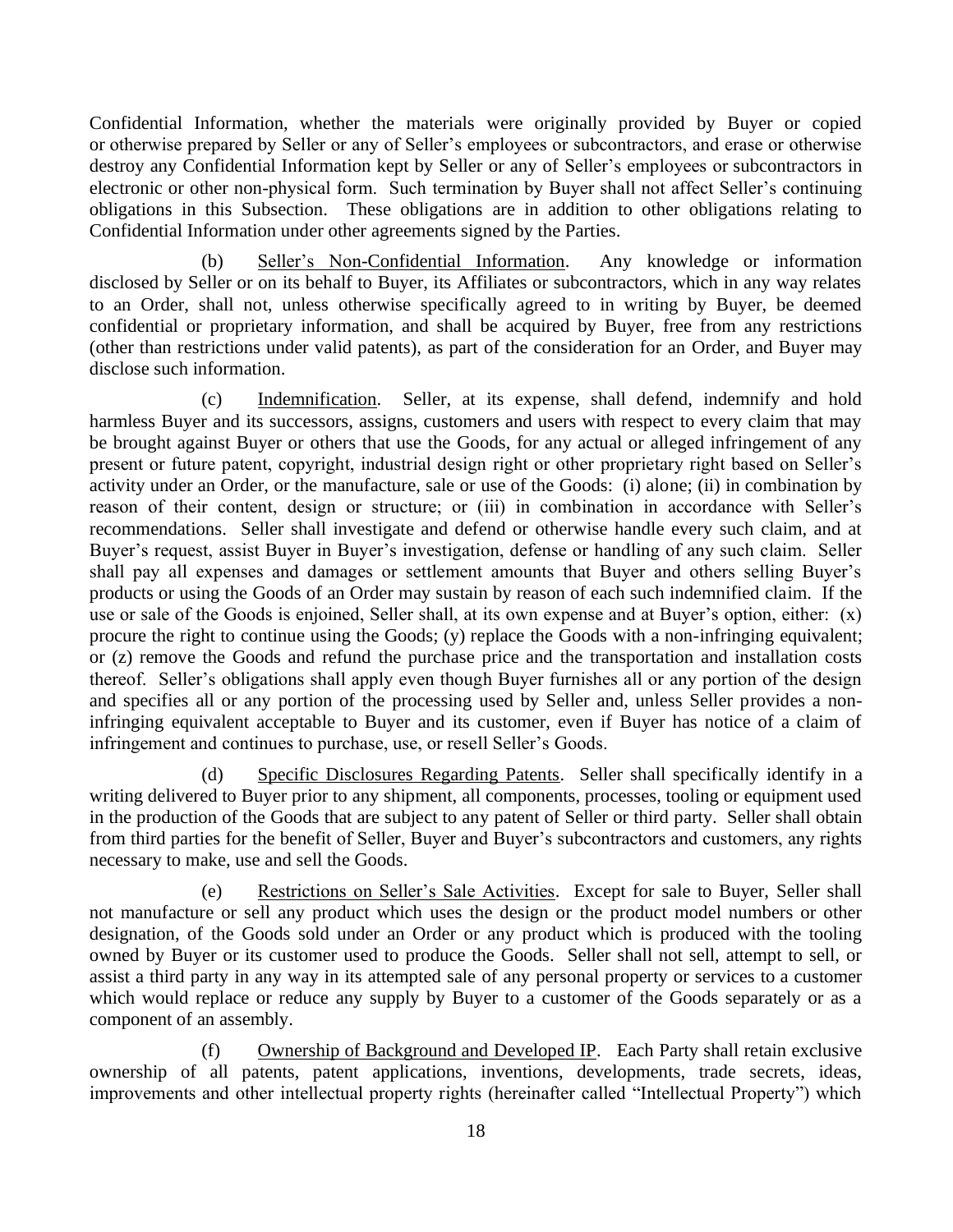were its property prior to the date of this Agreement ("Background IP"), provided that Seller hereby grants to Buyer a worldwide, nonexclusive, sublicensable (to Buyer's customer(s) under an Order), perpetual, nontransferable and irrevocable during the term of an Order license to use, sell, offer to sell, practice, import, export, distribute, reproduce, modify, make, have made, prepare derivative works from, display, and perform all Background IP in connection with the Goods. Any Intellectual Property which is conceived, reduced to practice, discovered, invented, and/or developed in the performance of an Order, either by a party alone or jointly with others, shall be owned exclusively by Buyer. Upon request, Seller shall sign all documents and otherwise cooperate with Buyer as necessary to assign, confirm and perfect the exclusive ownership of all such Intellectual Property rights. If any of the developed Intellectual Property is not transferable according to applicable law, Seller shall, if necessary, obtain and grant to Buyer all rights for the unrestricted exploitation and usage of such Intellectual Property.

<span id="page-22-0"></span>(g) Software Rights. When Goods include computer programs, including, where applicable, object code (including microcode) and source code, and any enhancements, modifications, updates or releases relating thereto ("Software"), Seller shall obtain and provide to Buyer unrestricted usage rights, which shall be freely transferable, and shall provide Buyer with all documentation related to the Software, including user manuals, specifications, technical manuals and supporting materials, developed documents, and other printed or electronic information. No portion of the Software delivered to Buyer will contain any undisclosed features or any "back door," "time bomb," "Trojan horse," "worm," "drop dead device," "virus," or other computer software routines or hardware components designed to (i) permit access or unauthorized use of either the Software or Buyer's computer systems, (ii) disable, damage or erase the Developed Software or data, or (iii) perform any other such actions, and the Software shall not contain preprogrammed preventative routines or similar devices which prevent Buyer from exercising the rights granted under an Order and/or from utilizing the Software for the purpose for which it was designed.

<span id="page-22-1"></span>20. **Assignment, Subcontracting and Replacement Orders**. Assignment by Seller of an Order or any interest therein, or any payment due or to become due to Seller, without the prior written consent of Buyer, shall be void and not binding on Buyer. Subcontracting any part of an Order without the prior written consent of Buyer is prohibited. Buyer shall not be obligated to any subcontractor for the product or services of any subcontractor whether or not Buyer has consented to or designated a subcontractor. Buyer may, however, pay the claim of any subcontractor on an Order if in Buyer's reasonable judgment such monies are owed, Seller has failed to make payment, and payment is required for the subcontractor to continue to perform. Seller shall immediately reimburse Buyer for any such payments. Approval of a subcontractor is not a release or waiver of any obligation of Seller or right of Buyer. Subcontracts related to Seller's performance under an Order shall automatically be for the benefit of Buyer without obligating Buyer. Seller is responsible for all actions or inactions of any subcontractor and shall bind its subcontractors for the benefit of Seller and Buyer to perform its obligations under these Terms.

#### 21. **Security and Solvency.**

<span id="page-22-3"></span><span id="page-22-2"></span>(a) Security Interest. Seller grants to Buyer a security interest ("Security Interest") in the materials, components, contracts, intellectual property, and all other property and any proceeds thereof that may be acquired or allocated by Seller for use in the design, acquisition, assembly, and manufacture of the Goods, including Required Tooling and Furnished Property and in the completed Goods ("Collateral") to secure Seller's return of any deposits and Seller's performance of other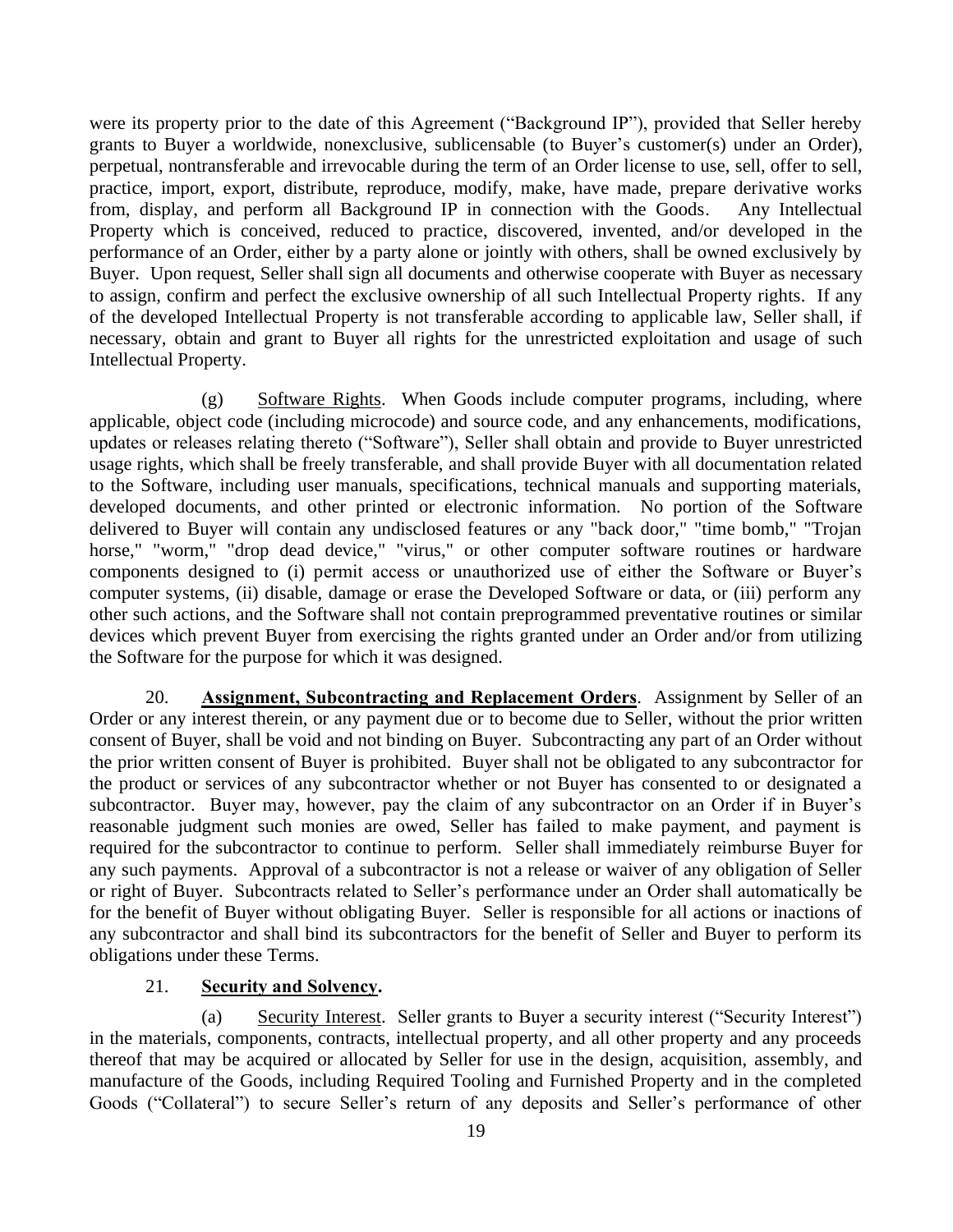obligations under an Order. The Security Interest attaches at the time the Collateral is identified to an Order. The Collateral constitutes and will constitute continuing security for the performance of Seller's obligations under an Order including the obligation of Seller to repay to Buyer all monies paid on an Order if Seller defaults under an Order. Seller shall cooperate with Buyer and provide documents reasonably requested by Buyer, to enable Buyer to confirm, create and perfect the Security Interest. Seller grants Buyer an irrevocable power of attorney coupled with an interest to execute and file such documents. All Collateral shall be marked, tagged, or otherwise identified by Seller as being subject to the Security Interest. Buyer may inspect the Collateral during Seller's normal business hours. Seller shall insure and maintain the Collateral for the benefit of Seller and Buyer.

<span id="page-23-0"></span>(b) Seller's Financial Information. Upon request by Buyer, Seller shall promptly deliver to Buyer financial and other information Buyer may reasonably require to demonstrate that Seller will be able to perform its obligations under an Order (including but not limited to financial statements, production schedules, accounts receivable agings, accounts payable agings, and organizational charts).

<span id="page-23-1"></span>(c) Seller's Representation of Solvency. Seller represents and warrants to Buyer as of the date of each Order (which representations and warranties shall be deemed repeated as of the date of Seller's acceptance of each Release under an Order and at the time of each delivery under an Order): (i) that it is solvent and is paying all debts as they become due; (ii) that it is in compliance with all of its loan covenants and other obligations; (iii) that all financial information provided by Seller to Buyer concerning Seller is true and accurate; (iv) that such financial information fairly represents Seller's financial condition; and (v) that all such financial statements of Seller have been prepared in accordance with generally accepted accounting principles, uniformly and consistently applied. On Buyer's request, Seller shall provide to Buyer annually or as otherwise required by Buyer a written report from an independent financial reporting company acceptable to Seller evaluating Buyer's financial stability and ability to perform an Order. Seller shall provide full cooperation and access to all records and financial personnel to facilitate any such reviews. Seller shall provide Buyer in writing if Seller becomes insolvent.

<span id="page-23-2"></span>22. **Audit and Examination Rights**. Seller shall maintain general records relating to an Order for a period of not less than ten years after completion of final delivery of Goods pursuant to that Order or as otherwise required by applicable law. Seller shall maintain records of all purchasing, costing, quoting, manufacture, testing and inspection of or related to the Goods and/or an Order during the performance of an Order and for such longer periods as may be specified in an Order, but not less than ten years after the last delivery of the Goods to Buyer or as required by law. Buyer or its authorized agents and representatives shall have the right at any time during normal business hours of Seller and with one day's prior notice to audit records and to examine facilities, Goods, Required Tooling, materials, and equipment. If any such audit or examination discloses any inaccurate information, including any overpayment by Buyer to Seller, Seller shall pay Buyer, within 14 days after receipt of notice from Buyer, the amount of any overpayment, with interest at the prime rate then charged by Buyer's bank (expressed as an annual interest rate) plus 4%, plus Buyer's cost incurred in connection with such audit, examination and/or collection activities, including but not limited to actual and reasonable attorney and accounting fees and other costs. Seller shall obtain from its suppliers and subcontractors the same audit and examination rights for the benefit of Buyer.

<span id="page-23-3"></span>23. **Force Majeure**. Neither Buyer nor Seller shall be liable for a delay or failure to perform directly attributable to a force majeure event, provided that the party seeking to claim this protection must give written notice of the occurrence of a force majeure event and of the possible delay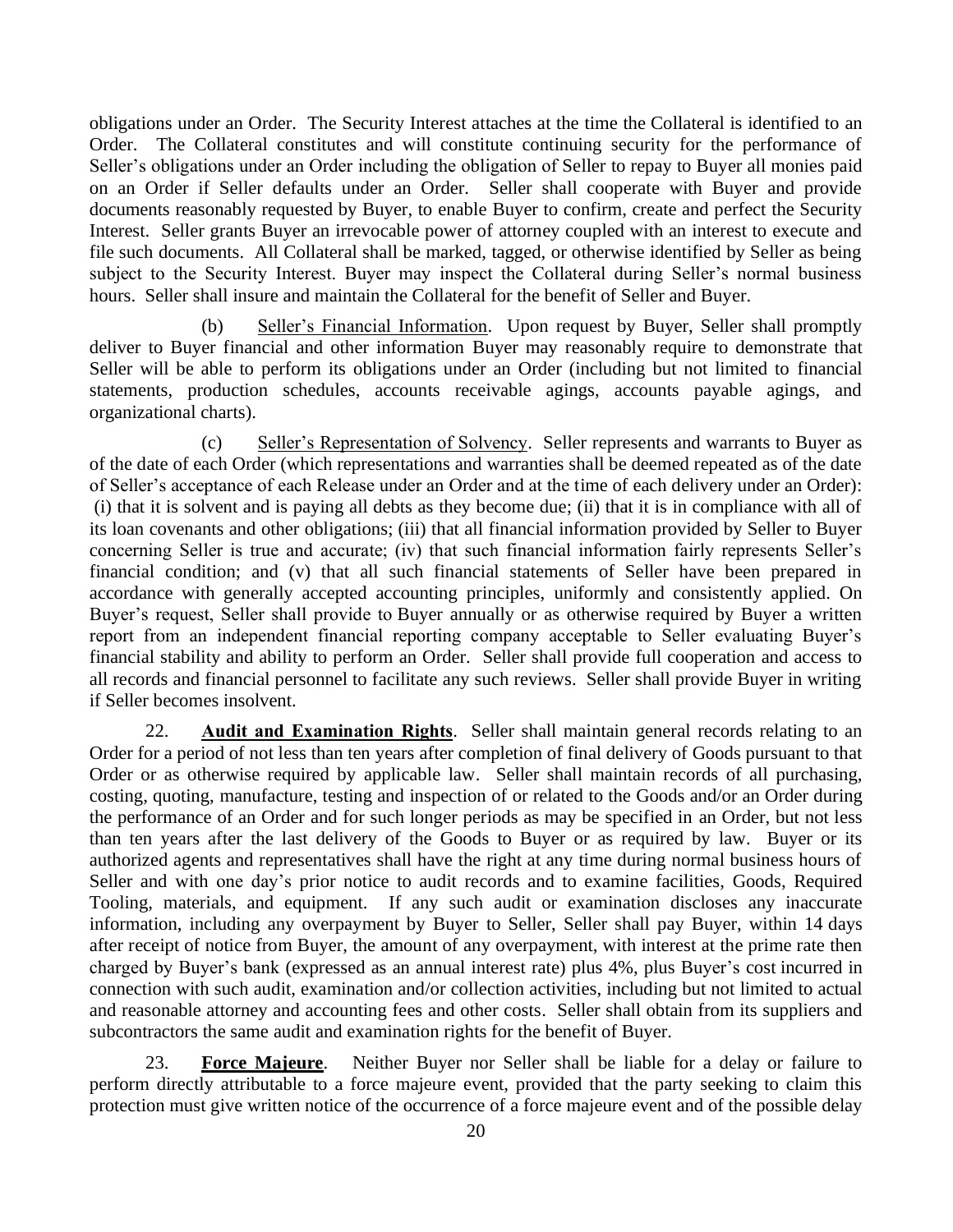or non-performance caused by it as soon as reasonably practicable after learning of it. A force majeure event is a cause or event that is beyond the reasonable control of a party and that is not attributable to its fault or failure to exercise due care, including, without limitation, acts of God, war, warlike conditions, blockade, embargoes, riots, governmental restriction, labor disturbances (other than those to Seller's own work force that could have been avoided), epidemics, quarantine, fire, flood, earthquake, explosion not caused by a party's negligence, or any other causes beyond the reasonable control of the party providing notice. Delays or non-performance of a subcontractor or supplier of a party are force majeure events only if and only to the extent that the subcontractor or supplier's delay or non-performance is itself attributable to a force majeure event. Force majeure events do not include any failure to comply with applicable law or to take actions that are reasonably necessary to schedule performance in anticipation of any event of which public notice has been given, nor does any change in cost or availability of materials, components or services to Seller based on market conditions, supplier actions, labor disruptions or contract disputes. Existence and notice of a force majeure event does not limit Buyer's right to terminate for delay or non-performance, but Seller shall not be liable for damages except as specifically provided. Upon notice, Seller may be required to use alternative means of performance, at Seller's cost. In the event that Seller's ability to perform is only partially impacted by a force majeure event, such that allocation between Buyer and Seller's other customers is necessary, Seller shall supply Buyer before it supplies any other regular customers who did not have outstanding contracts or orders at the time of the force majeure event and before it supplies its own requirements. Seller shall resolve any open issues or options regarding allocation in favor of Buyer. Seller and Buyer shall share information, confer, seek agreement and otherwise act cooperatively to avoid or mitigate the effects of the force majeure event. Buyer may at its option acquire possession of all finished Goods, work in process and raw materials produced or acquired for the work under an Order, and it also may acquire substitute goods from other suppliers for the duration of the force majeure event and for a reasonable time after, and it may reduce accordingly any quantity of Goods ordered from Seller under an outstanding Release.

### 24. **Applicable Law, Jurisdiction, Waiver of Liens and Sovereignty.**

<span id="page-24-1"></span><span id="page-24-0"></span>(a) Applicable Law and Jurisdiction. An Order is to be construed and enforced according to the laws of the United States of America and the State of Michigan, including the Uniform Commercial Code and excluding the provisions of the United Nations Convention on Contracts for the International Sale of Goods and any choice of law provisions that require application of any other law, provided that Buyer may elect to apply the law of its domicile, for Orders issued outside of North America.

<span id="page-24-2"></span>(b) Liens. Seller warrants that no lien shall be filed by Seller or anyone claiming under or through Seller against Buyer, the Goods, the Furnished Property, the site for delivery or installation of the Goods, or Buyer's customer, for materials, labor, services, equipment or goods furnished as part of the Goods or Furnished Property. Seller waives any right it may have pertaining to, and agrees not to file or otherwise assert or prosecute or suffer or permit, any mechanic's, storage, materialman's, or other type of liens to be filed or continued against any property of Buyer. Seller shall insert the prior sentence in any lower tier subcontract or purchase order for labor, equipment or materials furnished. If any such lien shall be filed by Seller's direct subcontractor, or any of its lower tier subcontractors, Seller shall take any and all steps necessary for the immediate release and discharge of such lien, in the manner required by applicable law, upon demand by Buyer. Seller shall secure and furnish to Buyer and its customer, upon request, a waiver of lien from each subcontractor under it.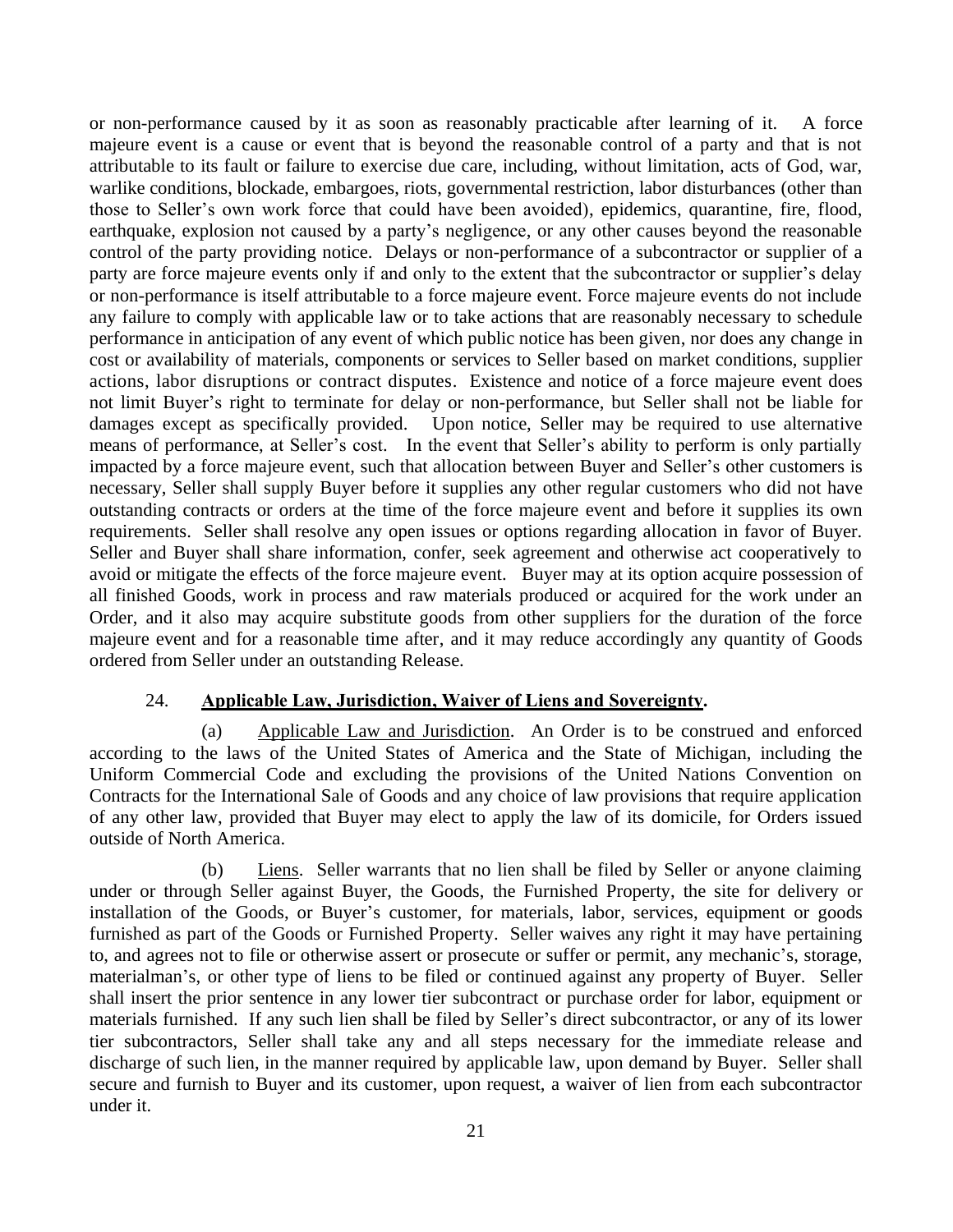<span id="page-25-0"></span>(c) Joinder. If a Claim arises under or related to an Order or the furnishing of Goods by Seller to Buyer, by or against Seller, which is related to a similar claim by or against Seller in another litigation or in an arbitration, Seller irrevocably consents on the request of Buyer to the resolution of such claims arising under or related to an Order by or against Seller in such litigation or arbitration, which shall be binding on the parties and enforceable in a court of record, provided such joinder is permitted by the applicable procedural law and/or rules of arbitration.

<span id="page-25-1"></span>(d) Service of Process. If Seller does not maintain a registered agent or office in the state, province, or country of issuance of an Order, Seller shall appoint a service agent domiciled in the state, province, or country of issuance of the Order to receive process in any proceeding arising under or related to an Order, agreement, or these Terms.

<span id="page-25-2"></span>(e) Limitations of Actions. No claims against Buyer can be brought or maintained unless initiated in the proper forum provided herein or in an applicable Supplement within one year of the date in which the claim accrued, as determined under the UCC.

<span id="page-25-3"></span>25. **Arbitration**. If both parties agree in writing, or if Buyer elects, any controversy or Claim arising out of or relating to these Terms or an Order that was issued in North America, shall be settled by arbitration before three arbitrators in accordance with the Commercial Arbitration Rules of the American Arbitration Association. The arbitration shall be held in Wayne County or Oakland County, Michigan. In rendering an award, the arbitrators are bound by the terms of an Order and must apply the substantive law of Michigan other than its principles of choice of law. If the controversy or Claim involves a common issue of fact or law in another arbitration procedure involving the same or different parties, Seller consents to a joinder of all relevant proceedings if requested by Buyer. Each party has the right before or during the arbitration to seek and obtain from the appropriate court provisional remedies such as attachment, claim and delivery, preliminary injunction, replevin, etc., to avoid irreparable harm, maintain the status quo or preserve the subject matter of the arbitration. All expenses and fees of the arbitration, including the opposing party's attorney fees, shall be borne by the losing party as determined by the arbitration panel and included in the arbitration award. Each party shall advance 50% of the expenses and fees as invoiced by the arbitration organization. The award may be enforced in any circuit court or other court of competent jurisdiction. The arbitration proceedings and award shall be confidential.

<span id="page-25-4"></span>26. **Publicity**. Without obtaining the prior written consent of Buyer, Seller shall not in any manner advertise or publish the fact that Seller has contracted to furnish Goods to Buyer (or Buyer's customers), or use any trademark or trade name of Buyer (or Buyer's customers) in Seller's advertising or promotional materials. Seller shall not disclose or imply in its marketing that any of Seller's other products are equivalent to the Goods purchased by Buyer. If Seller breaches this Section, Buyer shall have the right, among its other remedies, to cancel the undelivered portion of any Goods covered by an Order and shall not be required to make further payments except for conforming Goods delivered or services rendered prior to cancellation.

<span id="page-25-5"></span>27. **Ethical Standards**. Seller shall not: (i) give or offer to give any gift or benefit to Buyer's employees; (ii) solicit or accept any information, data, services, equipment or commitment from Buyer's employees unless it is (a) required under a contract between Buyer and Seller, (b) made pursuant to a written disclosure agreement between Buyer and Seller, or (c) specifically authorized in writing by an officer or Buyer; (iii) solicit or accept favoritism from Buyer's employees; (iv) enter into any outside business relationship with Buyer's employees or suppliers without full disclosure to and prior approval of Buyer's management; or (v) provide to or accept from suppliers any information